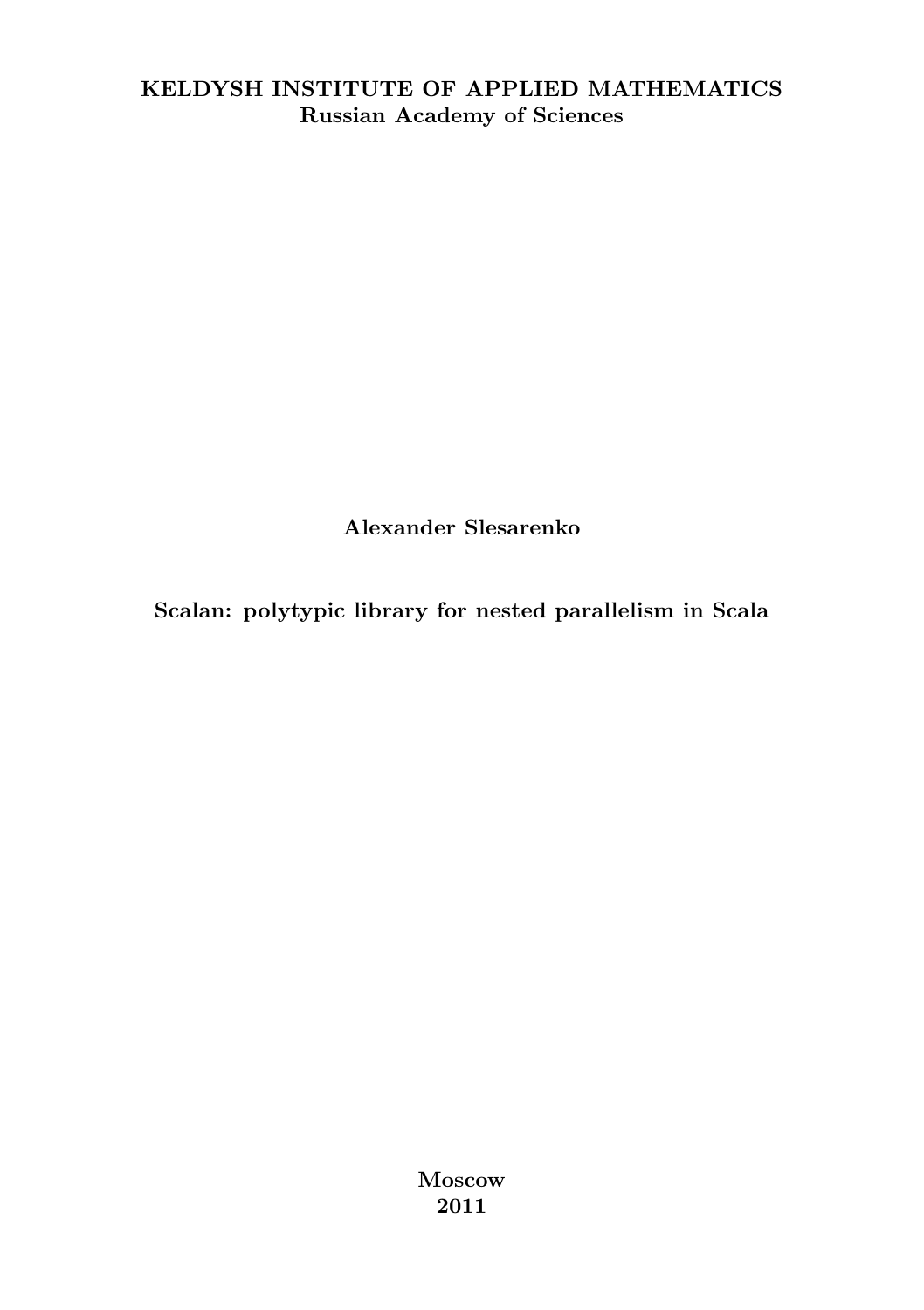### Alexander Slesarenko Scalan: polytypic library for nested parallelism in Scala.

The paper presents a specialized Scala library to express nested data parallelism in Scala language using its advanced features for polytypic and datatype-generic programming, DSL embedding and type-level programming. The proposed library implements polytypic (type-indexed), non-parametric representations of parallel arrays. The approach is illustrated by a series of increasingly sophisticated examples followed by a description of key implementation details.

#### Александр Слесаренко Scalan: политиповая библиотека на языке Scala для вложенного параллелизма

В работе представлена библиотека на языке Scala для описания вложенного параллелизма. Используются возможности языка Scala для обобщенного программирования, построения встроенных проблемно-ориентированных языков (DSL), а также программирования на уровне типов. В предложенной библиотеке используется непараметрическое представление параллельных массивов. Подход иллюстрируется серией примеров и сопровождается описанием ключевых деталей реализации.

# Contents

| 1 Introduction           | 3                       |
|--------------------------|-------------------------|
| 2 Why polytypic?         | $\overline{\mathbf{4}}$ |
| 3 Scalan as embedded DSL | 5                       |
| 4 Scalan by examples     | 10                      |
| 5 Array representations  | 15                      |
| 6 Scala encodings        | 19                      |
| 7 Conclusion             | 23                      |
| References               | 26                      |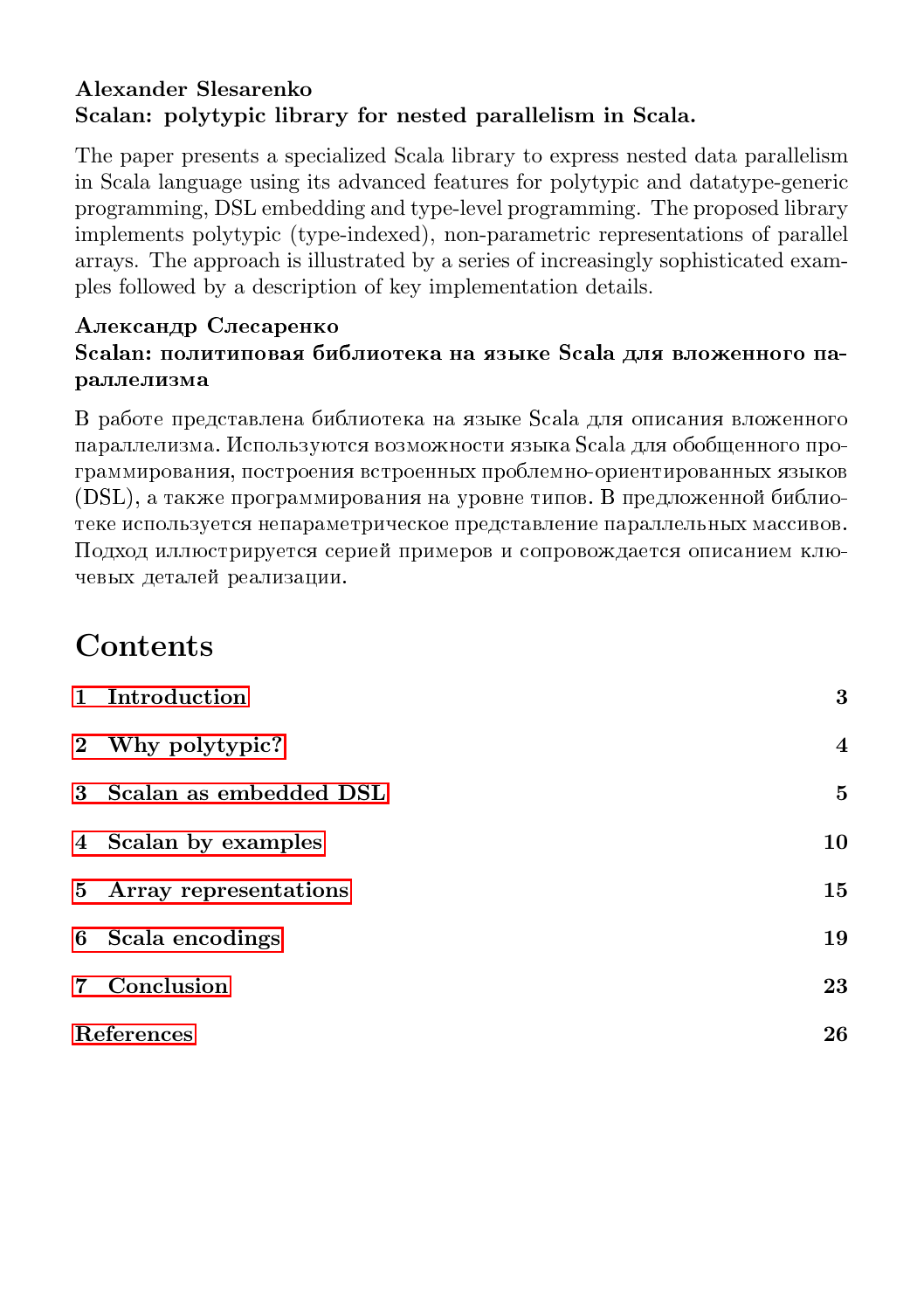# <span id="page-2-0"></span>1 Introduction

Programming is hard and parallel programming is an order of magnitude harder. Every computer these days is, in fact, a parallel computer and we have to find a way to cope with this complexity. One particular approach to parallel programming is to "go functional way" since pure functional languages are by-default safe for parallel evaluation, whereas imperative languages are by-default unsafe.

A particularly promising and well-studied approach to employing large numbers of processors (100-s and 1000-s) is data parallelism in general and nested data parallelism in particular. Blelloch's seminal work on NESL [\[3\]](#page-25-1) showed that nested data parallelism can be efficiently implemented by mapping it to flat parallelism using flattening transformation [\[1\]](#page-25-2). It is possible to combine flexible and high-level programming model (nested data parallelism) with fast, scalable and implementation specific execution model (flat data parallelism). Recent work [\[16\]](#page-26-0) showed that this approach can be extended to support higher-order functional languages such as Haskell.

Programmers of parallel computer encounter nested parallelism whenever they write a routine that performs parallel operations, and in turn want to call that routine in parallel. This occurs naturally in many applications [\[2\]](#page-25-3). Most data-parallel programming environments [\[9,](#page-26-1) [22,](#page-27-0) [8\]](#page-25-4), however, do not permit the expression of nested parallelism. This forces the programmer to exploit only one level of parallelism or to create its own implementation of nested parallelism. Both of these alternatives tend to produce code that is harder to maintain and less modular than code described at a higher-level with nested parallel constructs. Not permitting the expression of nested parallelism is analogous to not permitting nested loops in serial languages.

In this paper we describe *Scalan* - a polytypic [\[14\]](#page-26-2) library for Scala, which embodies nested data parallelism in a modern, general-purpose language [\[24\]](#page-27-1). In contrast to [\[16\]](#page-26-0) our approach is to rely solely on the existing language features while implementing nested parallelism in the Scala language. The library can be regarded as an embedded domain specific language (DSL) with the purely functional semantic.

This paper makes the following main contributions.

- 1. We present Scalan library for expressing nested parallelism in Scala code, for that we use series of examples.
- 2. We show internal non-parametric representation of parallel arrays and describe how that representation is constructed depending on type of array element thus specifying parallel arrays as type-indexed types [\[10\]](#page-26-3).
- 3. Following [\[6\]](#page-25-5) we present Scala encodings of parallel arrays as type-indexed types by employing advanced generic programming techniques available in Scala [\[7\]](#page-25-6).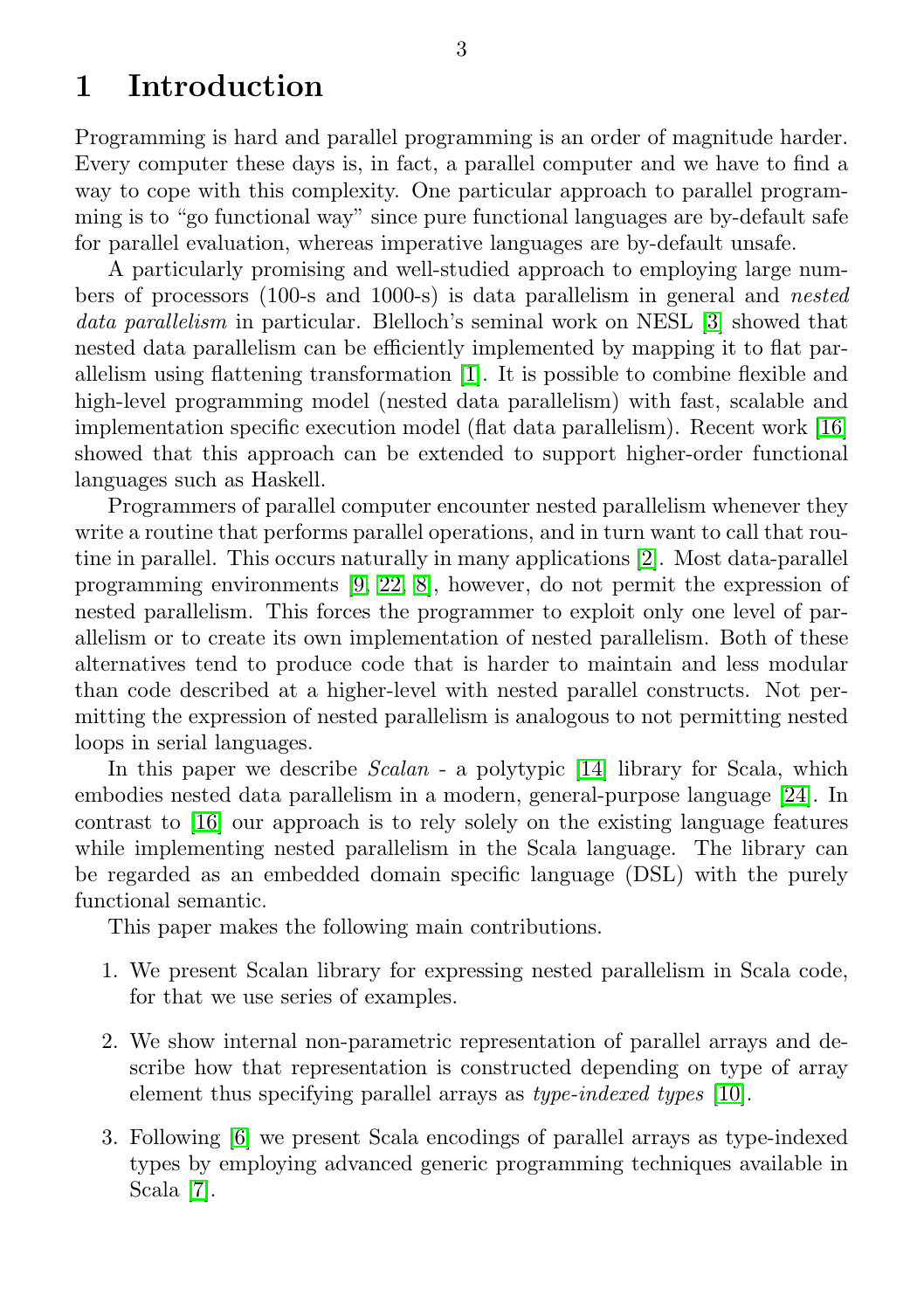- 4. We present a reference implementation (sequential) of our approach and a series of examples that illustrate a range of nested parallelism scenarios.
- 5. We also show how nested parallelism can be used to encode lambda calculus by implementing a simple interpreter. To our knowledge we are the first to describe this application of nested parallelism.

The purely-functional interface of Scalan comes in the form of collective operations such as maps, filters, permutations etc., that emphasise an algorithm's high-level structure.

The reference implementation described in this work employs the standard Scala arrays and in fact is sequential (not parallel)<sup>[1](#page-3-1)</sup> Thus, its performance is not so good to say the least. First of all, it aims to show the usability of Scala language for encoding nested parallel algorithms and underlying non-parametric representations. Second, we are not considering any parallel speedups or benchmarking as it is a subject of future development.

In this paper we assume familiarity with the Scala language [\[24\]](#page-27-1).

The rest of the paper is organized as follows. We describe why the library is called polytypic. Then we present Scalan as a DSL which is polymorphically embedded in the Scala language. Than we give a number of examples showing how Scalan library (DSL) can be used to express nested data-parallel algorithms. Then we describe a non-parametric type-indexed representations of parallel arrays. Next we show how the advanced Scala language features can be used to implement these representations. And finally, in Section [7,](#page-22-0) we conclude by considering some limitations of our approach and possible lines of further research.

# <span id="page-3-0"></span>2 Why polytypic?

Polytypism [\[15\]](#page-26-4) differs from both parametric polymorphism and ad-hoc polymorphism (overloading). A definition of polymorphic function such as

```
def head[A](a: List[A]): A
```
can be seen as a family of functions one for each instance of A as a monomorphic type. There need only be one definition of head; the typechecker ensures that values of type A are never used. A polymorphic function can be implemented parametrically - as a single function that works on boxed values.

An ad-hoc polymorphic function, which can be idiomaticaly encoded in Scala like this (employing Typeclass of Concept pattern [\[7\]](#page-25-6))

#### def +[A:Numeric](a:A, b:A): A // we use scala.math.Numeric[T]

is also a family of functions, one for each instance of the Numeric type resolved by the compiler and provided as an evidence for implicit parameter.

A polytypic function on the other hand is a function like this

<span id="page-3-1"></span><sup>1</sup>Source code is available at <http://github.com/scalan>.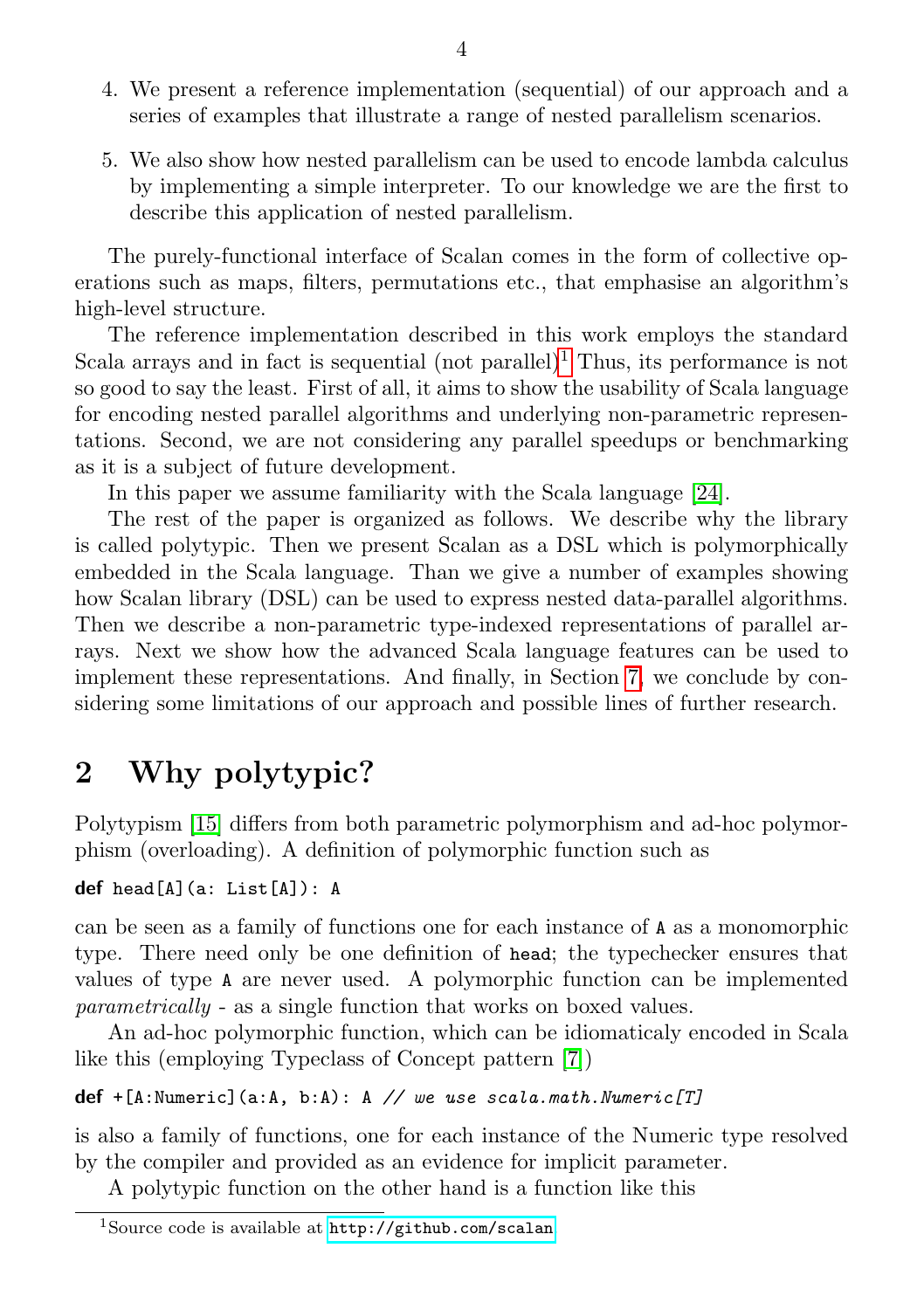def length[A,D[\_]](d: D[A]): Int

where **D** ranges over type constructors [\[15\]](#page-26-4). We can apply length to instances of List[A] or Tree[A] for some kind of tree.

The polymorphism of a polytypic function is somewhere between parametric and ad-hoc polymorphism. A single definition of length suffices, but length has different instances in different contexts depending on type D. A polytypic function can be implemented parametricaly, but it need not be parametric and can also be implemented non-parametricaly without boxing values.

We are going to use this property in our library to represent instances of PA[A] type (see Fig. [2\)](#page-7-0) non-paramerically using unboxed arrays along with an implementation of related polytypic methods and functions.

General approach to encoding of polytypic (or generic) functions in Scala is given in [\[25\]](#page-27-2). Inspired by these ideas, we implement polytypism in Scalan library but in a different, more specialized way.

## <span id="page-4-0"></span>3 Scalan as embedded DSL

It is well known that a domain specific language (DSL) can be embedded in an appropriate host language (see for example [\[12\]](#page-26-5)). When embedding a DSL in a rich host language, the embedded DSL (EDSL) can reuse the syntax of the host language, its module system, typechecking(inference), existing libraries, its tool chain, and so on. This hinges on the power and the flexibility of the host language.

In pure embedding the domain types are directly implemented as host language types, and domain operations are modeled as host language functions on these types. This approach is similar to the development of a traditional library, which also exports types and functions to its clients, but DSL approach stresses the domain-specific concepts and operations during the design and implementation of the library.

The DSL approach is highly amenable to formal methods. The key point that one can reason directly withing the domain semantics, rather than withing the semantics of the programming language. Because the domain operations are defined in terms of the domain semantics, rather than the syntax of the DSL, this approach automatically yields compositional semantics with its well-known advantages, such as easier and modular reasoning about programs and improved composability.

However, while the semantics is in accordance with the laws (algebraic) of the domain, the approach based on pure embedding cannot utilize them for optimization purposes due to tight coupling of the host language and the embedded one. It also restricts the EDSL to a single opaque interpretation, which is not amenable to analysis or optimizations. Partial evaluation and multi-staged computation have been proposed [\[13\]](#page-26-6), but domain-specific optimizations or other kinds of analyses are still not possible with pure embedding approach.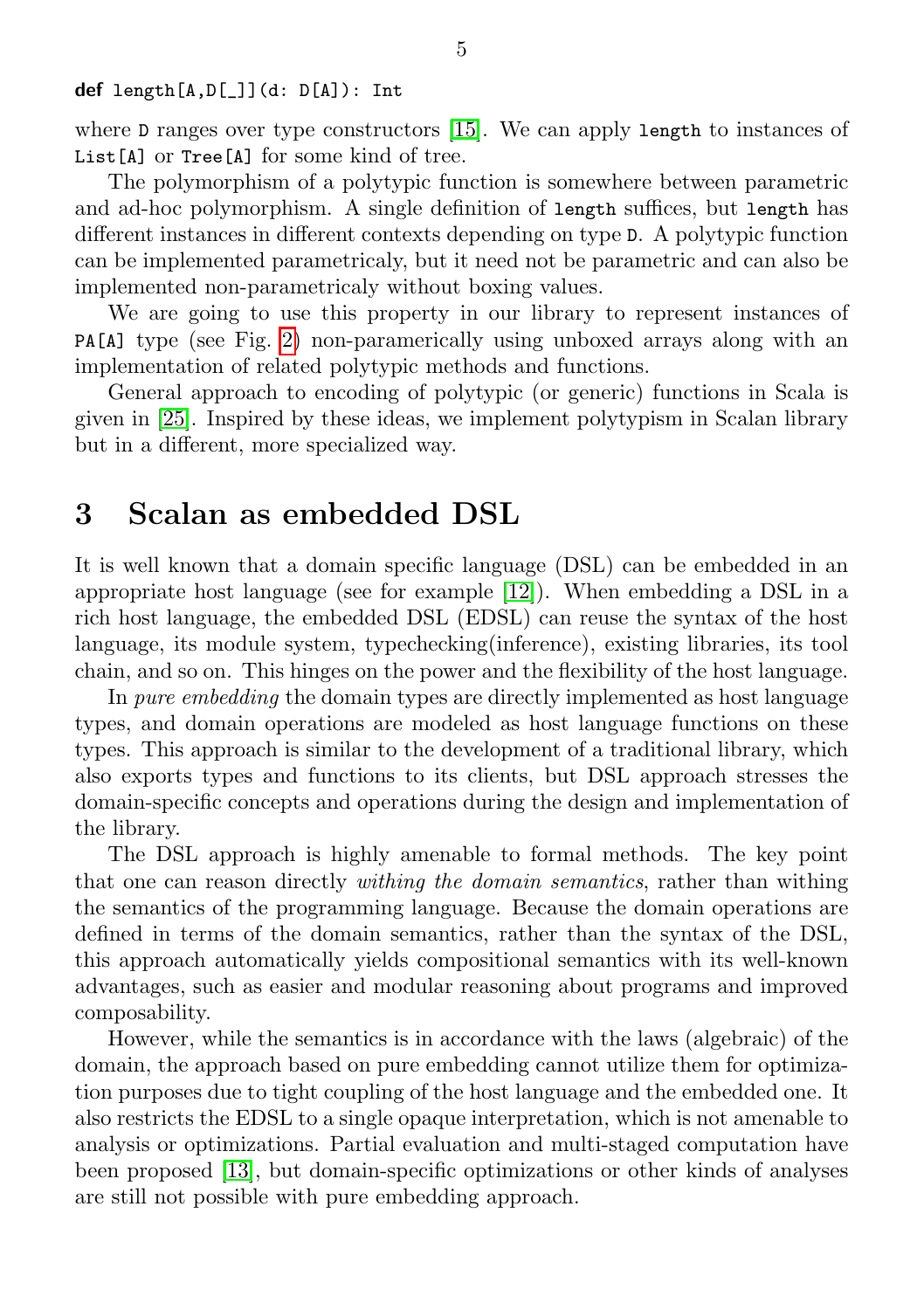Recently, *polymorphic embedding* – a generalization of Hudak's approach – was proposed [\[11\]](#page-26-7) to support multiple interpretations by complementing the functional abstraction mechanism with an object-oriented one. This approach introduces the main advantage of an external DSL, while maintaining the strengths of the embedded approach: compositionality and integration with the existing language. In this framework, optimizations and analyses are just special interpretations of the DSL program.

Taking advantage of the polymorphic embedding approach we have designed Scalan in a similar way. The ultimate goal is to expose Scalan as polymorphically embedded DSL in the Scala language. We are going to benefit from transformational nature of nested parallelism by providing specialized domain specific interpretations along with analisis and optimizations.

#### 3.1 Getting started with Scalan

The first step to use Scalan is to make its definitions available in the program by inheriting them from **trait** Scalan defined in **package** scalan.dsl, as it is shown in Fig. [1.](#page-5-0) This makes all abstract definitions of Scalan DSL available inside MySample trait. According to the idea of polymorphic embedding, at this point, we don't impose any specific implementation details and use Scalan in an abstract way (type of methods fromArray, map, toArray given in Fig. [2](#page-7-0) and [3\)](#page-7-1).

#### Figure 1 Hello Scalan sample

```
package scalan.samples
import scalan.dsl.
trait HelloScalan extends Scalan {
  def hello(names: Array[String]) = {
   fromArray(names) map {name} \Rightarrow "Hello, " + name + "!"} toArray
 }
}
import scalan.sequential._
object Sample extends HelloScalan with ScalanSequential {}
```
Later on, to construct a particular implementation (in this case with sequential semantics) and to run our code we need to import corresponding implementation package and create object by using mixin composition of our abstract HelloScalan trait with particular Scalan implementation (ScalanSequential in this case).

We can run this sample in Scala console like this:

```
scala> import scalan.samples.
import scalan.samples.
scala> Sample.hello(Array("Alex", "Ilya"))
res1: Array[java.lang.String] = Array(Hello, Alex!, Hello, Ilya!)
```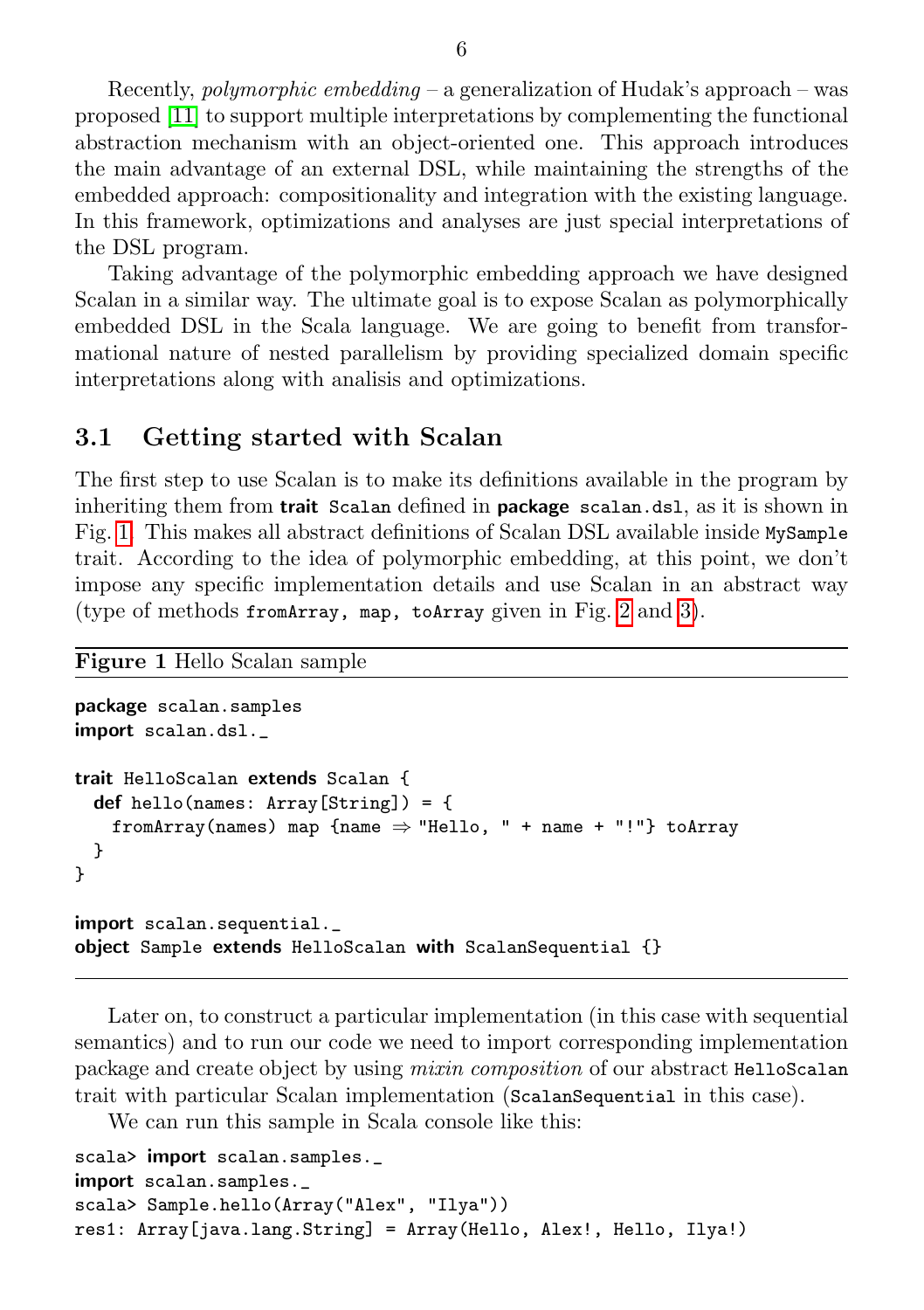There is a lot of different ways to express parallelism. Depending on the programming model, one can use some implementation of actors, parallel collections, task parallel library or other specialized primitives.

In NESL the only way to say that something should happen in parallel was to use parallel array datatypes and array comprehensions [\[3\]](#page-25-1), as the language construct to express parallel operations over collections of data. This is analogous to list comprehensions found in many programming languages.

In Scalan we follow this *type directed* approach.

- 1. We use datatypes to express parallelism.
- 2. We let the programmer to express parallel algorithms on the highest possible level, without actually introducing a parallelism in the language. (In fact Scalan can be viewed as a language with purely sequential semantic.)
- 3. We do it in a compositional way so that the parallel function once defined can be used in the definition of the others (in a nested way).

This can have a lot of benefits especially in polymorphic embedding settings. Take as an example type declaration from Fig. [6.](#page-10-0)

```
type Vector = PA[Float]
```
Here we declare Vector to be a parallel array type by using the type constructor PA[A] which is inherited as abstract type from **trait** Scalan and defined like this:

#### type  $PA[A] \leq$ :  $PArray[A] \ // parallel array of A$

We will elaborate on PA type constructor later in this section. Using Vector type in the definition of dotProduct makes it a *parallel function*. This is the only way to express parallelism in Scalan and we will refer to Scala definitions that use parallel datatypes as parallel functions.

# 3.3 Type constructor of parallel arrays: PA[A]

In Scalan we support ideas of NESL and overall nested parallelism by:

- 1. introducing a type constructor PA[A] of parallel arrays (see.Fig [2\)](#page-7-0) to express parallelism;
- 2. defining a set of polytypic [\[14\]](#page-26-2) operations (generic array combinators) shown in Fig. [2](#page-7-0) and [3.](#page-7-1) They can be applyed to any datatype PA[A] provided that the type A is constructed according to the rules in Fig. [4.](#page-8-0) This way we support non-parametric representations of datatypes;
- 3. integrating PA datatype with Scala's for-comprehensions by implementing abstract methods map, flatMap and filter of trait PArray[A] (Fig. [2\)](#page-7-0).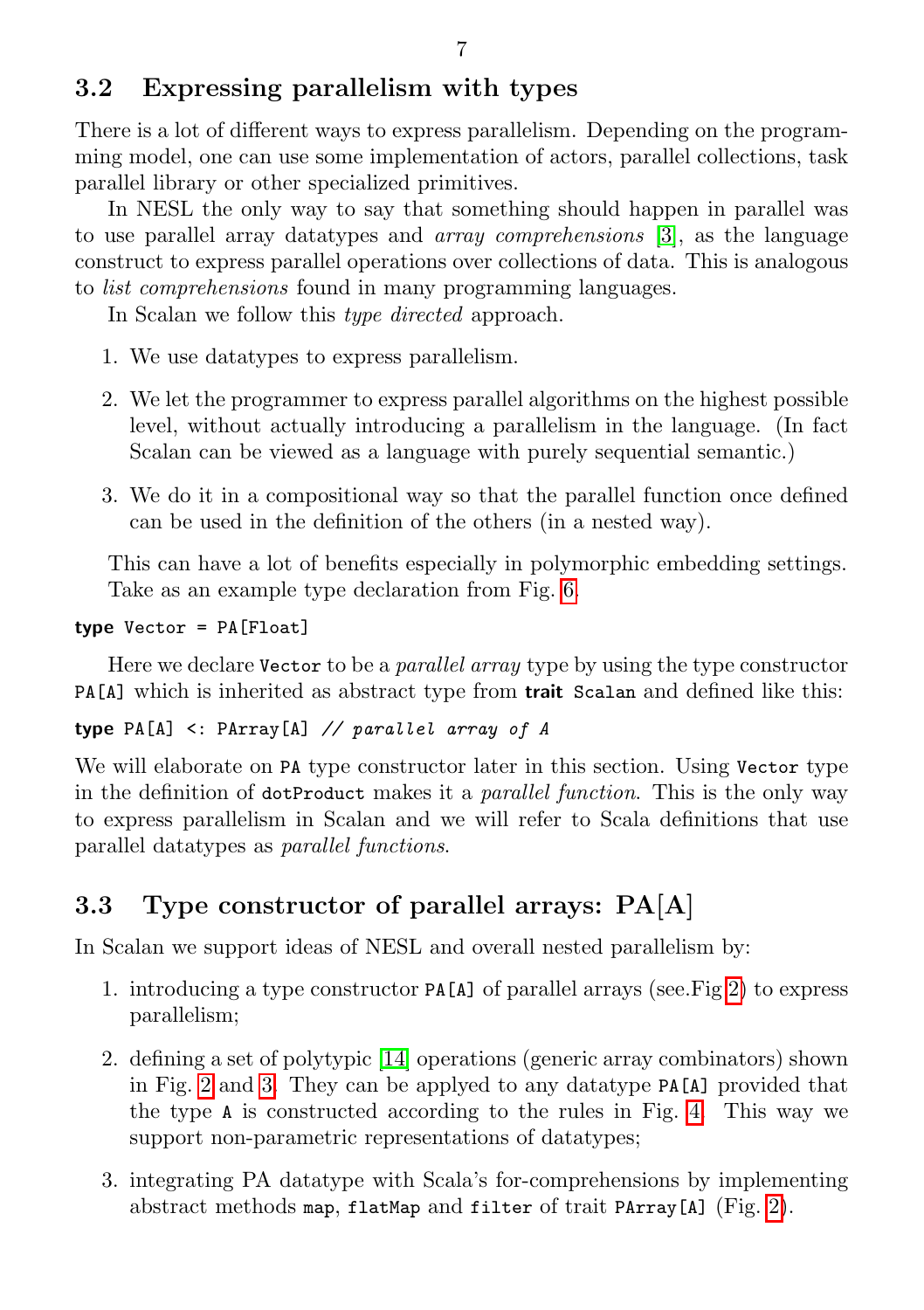Figure 2 Parallel array operations (OO style)

```
trait PArray[A] {
 def length: Int
 def toArray: Array[A]
 def map[B](f: A \Rightarrow B): PA[B]
 def flatMap[B:Elem](f:A\RightarrowPA[B]): PA[B]
 def filter(f: A⇒ Bool): PA[A]
 def apply(i: Int)
 def zip[B](b: PA[B]): PA[(A, B)]def zipWith[B,C](f: A \Rightarrow B \Rightarrow C)(that: PA[B]): PA[C]
 // retrieve elements from specified indexes
 def backPermute(idxs: PA[Int]): PA[A]
 // place elements to specified indexes
 def permute(idxs: PA[Int]): PA[A]
 def slice(start:Int, len:Int): PA[A]
 def ++(that: PA[A]): PA[A]
  ...
 // see companion source code [28]
}
```
Figure 3 Parallel array operations (functional style)

```
trait Arrays extends ArraysBase {
 def fromArray[A: Elem](x: Array[A]): PA[A]
 def length[A: Elem](a: PA[A]): Int
 def index [A: Elem](a: PA[A], i: Int): A
 def replicate[A](count: Int, v: A): PA[A]
 def tabulate[A](f:Int)(f:Int \Rightarrow A): PA[A]
 def map[A,B](f: A \Rightarrow B)(a: PA[A]): PA[B]
 def zip[A,B](a: PA[A], b: PA[B]): PA[(A, B)]
 def unzip[A: Elem, B: Elem](a: PA[(A, B)]): (PA[A], PA[B])def concat[A](a: PA[PA[A]]): PA[A]
 def unconcat[A,B](a: PA[PA[A]])(b:PA[B]): PA[PA[B]]
 def flatMap[A,B](f:A\RightarrowPA[B])(a: PA[A]): PA[B]
 def filter[A](f: A \Rightarrow Bool)(a: PA[A]): PA[A]
  ...
  // see companion source code [28]
}
```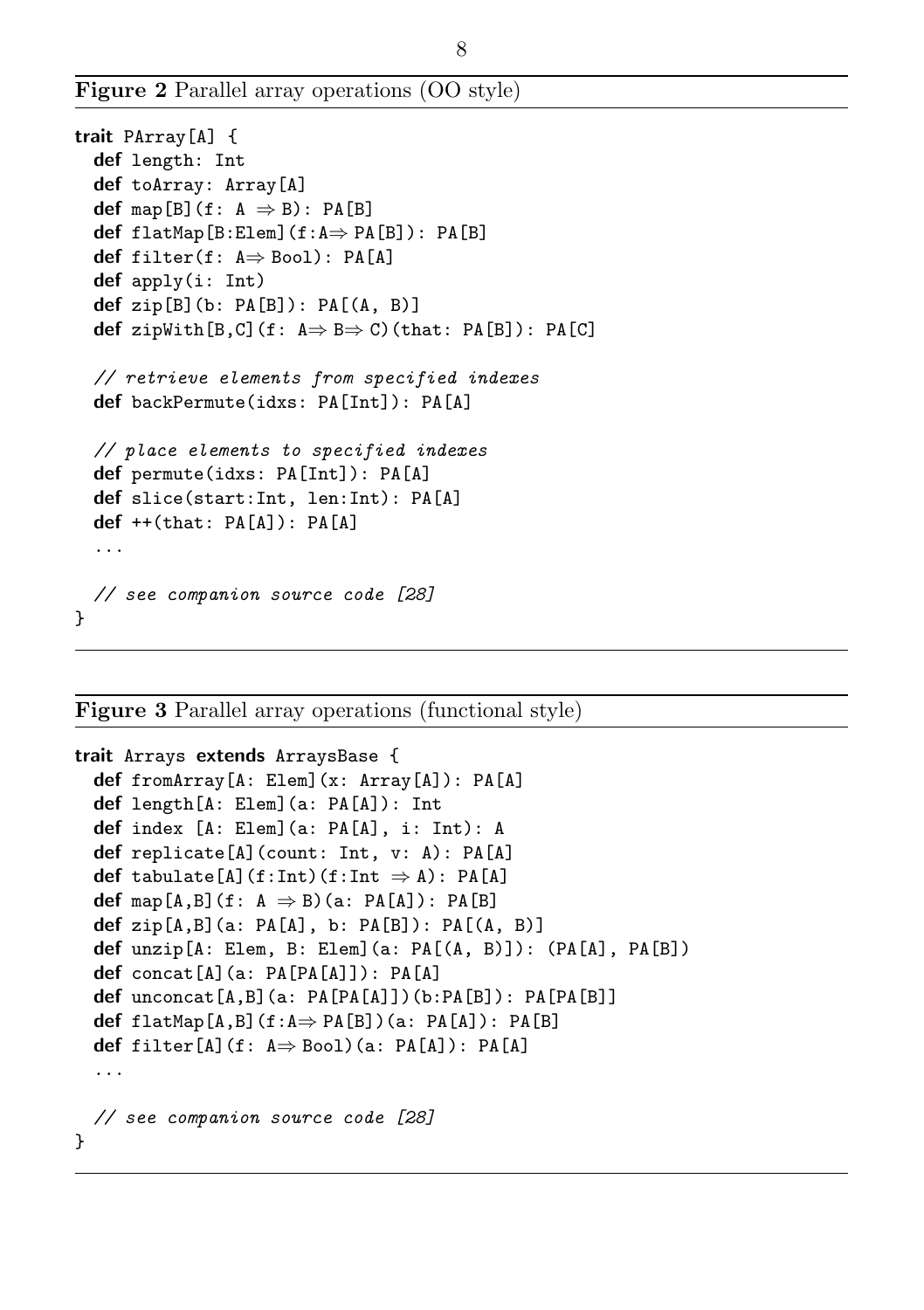Since Scala is a multiparadigm language, we support two styles of array operations: in object-oriented (Fig. [2\)](#page-7-0) and functional style (Fig. [3\)](#page-7-1) so that a programmer can choose the style that is better for his/her intent. In most cases the functional style versions are simply wrappers around the OO style versions (see the definition of map, flatMap, filter, pack etc in the source code  $[28]$ ). But some operations have only one style of implementation (see  $++$ , unzip, unconcat).

Note that PA[A] has PArray[A] as the upper bound constraint which should be satisfied in descendent traits while providing concrete implementation according to polymorphic embedding design pattern. This makes it possible to think of parallel arrays as instances of the PArray[A] trait while writing code using Scalan as DSL.

### 3.4 What is element type?

In the definition of the Vector type we use the Float type as the type of element of parallel array (we will call it element type or PA element type). The types of array elements can be defined inductively according to the rules defined in Fig. [4.](#page-8-0) Given an element type A we can define the type of parallel array PA[A] with elements of the type A.

<span id="page-8-0"></span>

| <b>Figure 4 Element types</b>           |         |  |  |  |  |
|-----------------------------------------|---------|--|--|--|--|
| $T := Unit Int Boolean Fload Char(N_1)$ |         |  |  |  |  |
| (T1, T2)                                | $(N_2)$ |  |  |  |  |
| (T1 T2)                                 | $(N_3)$ |  |  |  |  |
| (PA[T])                                 | $(N_4)$ |  |  |  |  |
| (Tree[T])                               | $(N_5)$ |  |  |  |  |

Type constructor  $(A|B)$  defined as  $type |[A, B] = Either [A, B]$  (which has  $Left$  and  $Right$  constructors) and constructor *Tree* as case class  $Tree[A]( value : A, children :$  $PA[Tree[A]]$ 

For a given parallel array type PA[A] the concrete type of its internal representation depends on the element type A, specifically on the type structure (how the type is constructed). Representation types are built automatically by the library for each PA element type. This type-indexed behavior of PA types allows us to define generic representation rules ones and for all PA element types (see Fig. [15\)](#page-17-0). We elaborate on this in the later sections. What is important here is that we can abstract this representations away leaving the details to the library.

### 3.5 Polytypic nature of parallel operations

The same way as a representation of a parallel array is automatically constructed based on its element type (see Fig. [15\)](#page-17-0), the operations over this representation are automatically composed on the basis of the structure of the element type.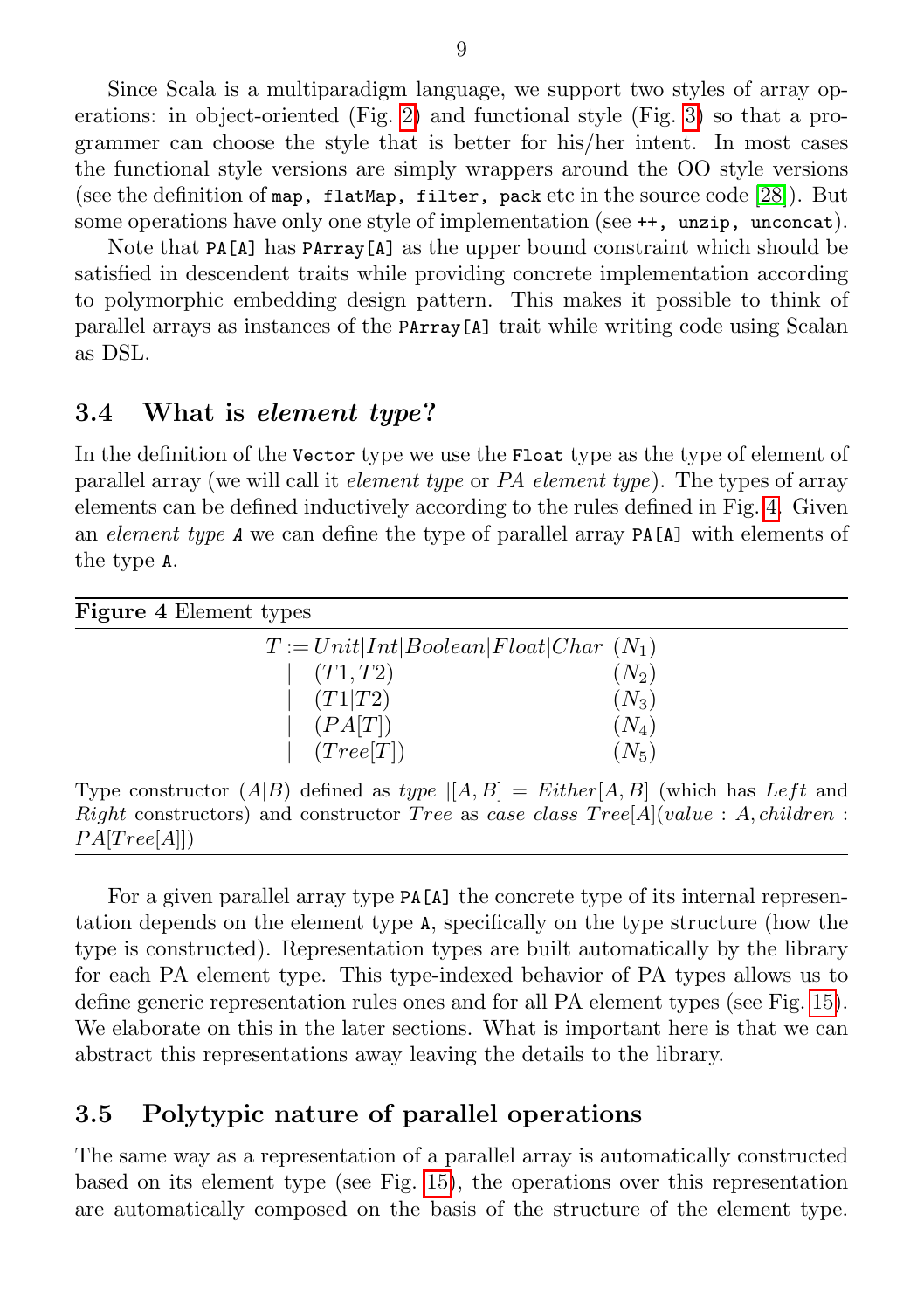Figure 5 Polytypic operation map

```
// PA[Unit]
def map[R:Elem](f: Unit \Rightarrow R): PA[R] = {
  element[R].tabulate(len)(i \Rightarrow f())
}
// PA[A]
def map[R:Elem](f: A \Rightarrow R) = {
  element[R].tabulate(arr.length)(i \Rightarrow f(arr(i)))
\mathbf{r}// PA[(A, B)]def map[R:Elem](f: ((A, B)) \Rightarrow R): PA[R] = {
  val len = length
  element[R].tabulate(len)(i \Rightarrow f(a(i),b(i)))
}
// PA[(A/B)]def map[R:Elem](f: (A|B) \Rightarrow R): PA[R] = {
  val len = length
  element[R].tabulate(len)(i \Rightarrow f(index(i)))
}
// PA[PA[A]]
def map[R:Elem](f: PA[A] \Rightarrow R): PA[R] = {
  val len = length
  element[R].tabulate(len)(i \Rightarrow{val (p,1) = segments(i); f(arr.size(p,1))})}
// PA[Tree[A]]
def map[R:Elem](f: Tree[A] \Rightarrow R): PA[R] = {
  val len = length
  element[R].tabulate(len)(i \Rightarrow {val t = this(i); f(t)})
}
```
This is achieved by implementing each abstract operation declared in base trait PArray[A] in all representation classes shown in Fig. [14.](#page-17-1)

Consider the function map declared in the trait  $PArray[A]$  (see Fig. [2\)](#page-7-0). The implementation of this function for each representation class from Fig. [14](#page-17-1) is shown in Fig. [5.](#page-9-1) We have to provide such implementation for each type constructor in the rules (see Fig. [4\)](#page-8-0) of building an element type.

# <span id="page-9-0"></span>4 Scalan by examples

In this section we describe the Scalan library from the point of view of the programmer, illustrating our description with a series of examples.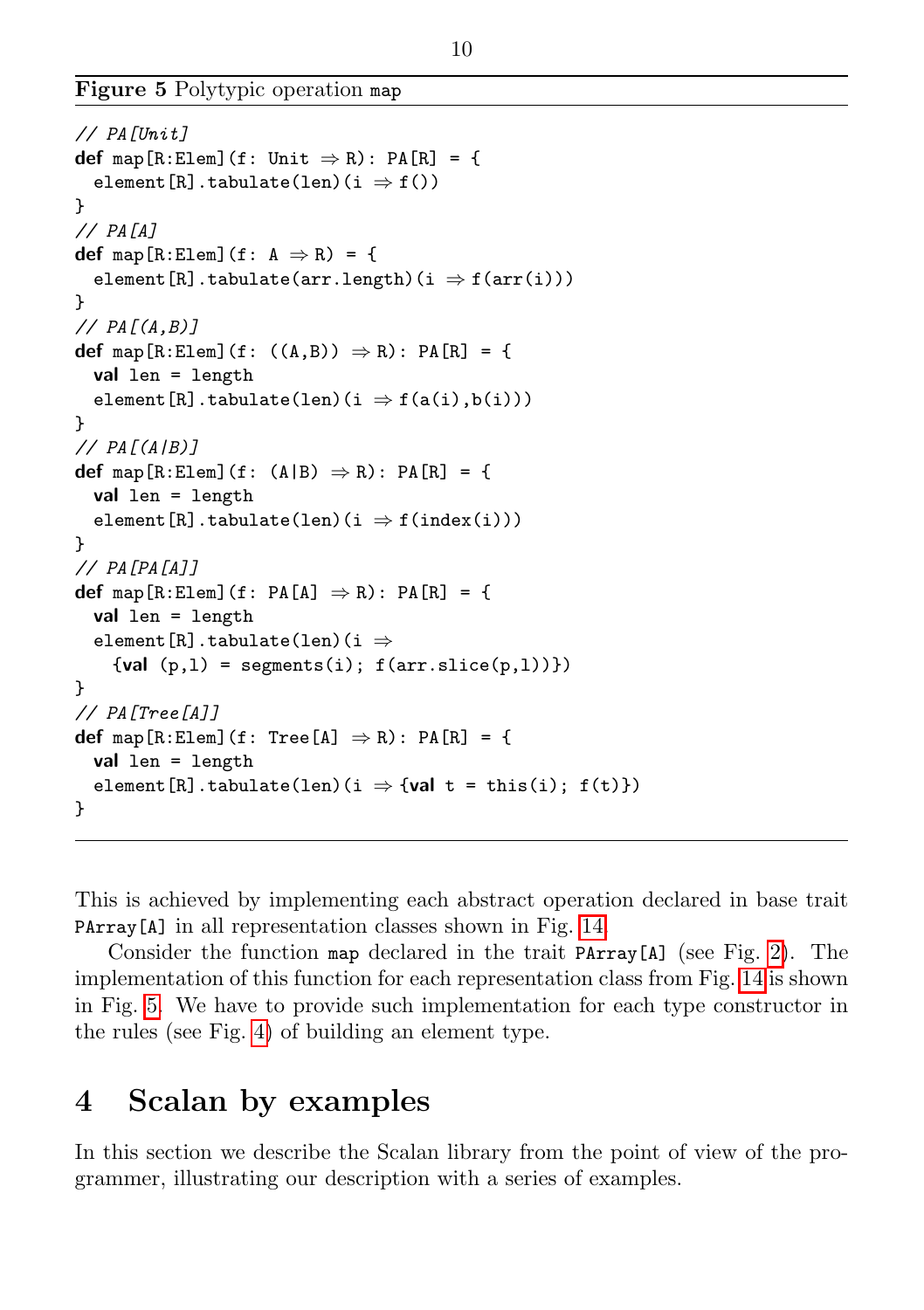Figure 6 Dot-product of two vectors

```
import scalan.dsl._
trait DslSamples extends Scalan {
 type Vector = PA[Float]
 // using for-comprehensions
 def dotProduct(v1: Vector, v2: Vector): Float =sum(for ((f1,f2) \leftarrow v1 zip v2) yield f1 * f2)
  // more idiomatic Scala
 def dotProduct2(v1: Vector, v2: Vector): Float =
    (v1, v2).zippedPA.map{ -* _* }.sum
}
trait StdSamples {
 type Vector = Array[Float]
 def dotProduct(v1: Vector, v2: Vector): Float =(for ((f1,f2) \leftarrow v1 zip v2) yield f1 * f2).sum
 def dotProduct2(v1: Vector, v2: Vector): Float =
    (v1, v2).zipped.map{ * - *.sum
}
```
## 4.1 Parallel dot-product

Consider the scalar multiplication of two vectors shown in Fig. [6.](#page-10-0) We show two versions, a parallel and a sequential one in comparisson, to emphasize the similarity of parallel and sequential code. In the parallel version we define the Vector type as a parallel array. Thus we employed the type directed approach to expressing parallelism. The parallel version of dotProduct2, being literally identical to the sequential version, has an internal representation and implementation that are completely different from the sequential ones.

### 4.2 Sparse matrix-vector multiplication

Next, consider the definition of sparseVectorMul in Fig. [7.](#page-11-0) We represent a sparse vector as a parallel array of pairs where the integer value represents the index of an element in the vector and the float value represents the value of the element (compressed row format). Having this representation, we can define the dotproduct of sparse and dense vectors as a function over parallel arrays and thus expressing our intent for parallel evaluation.

Moreover, we can use the parallel function sparseVectorMul to define another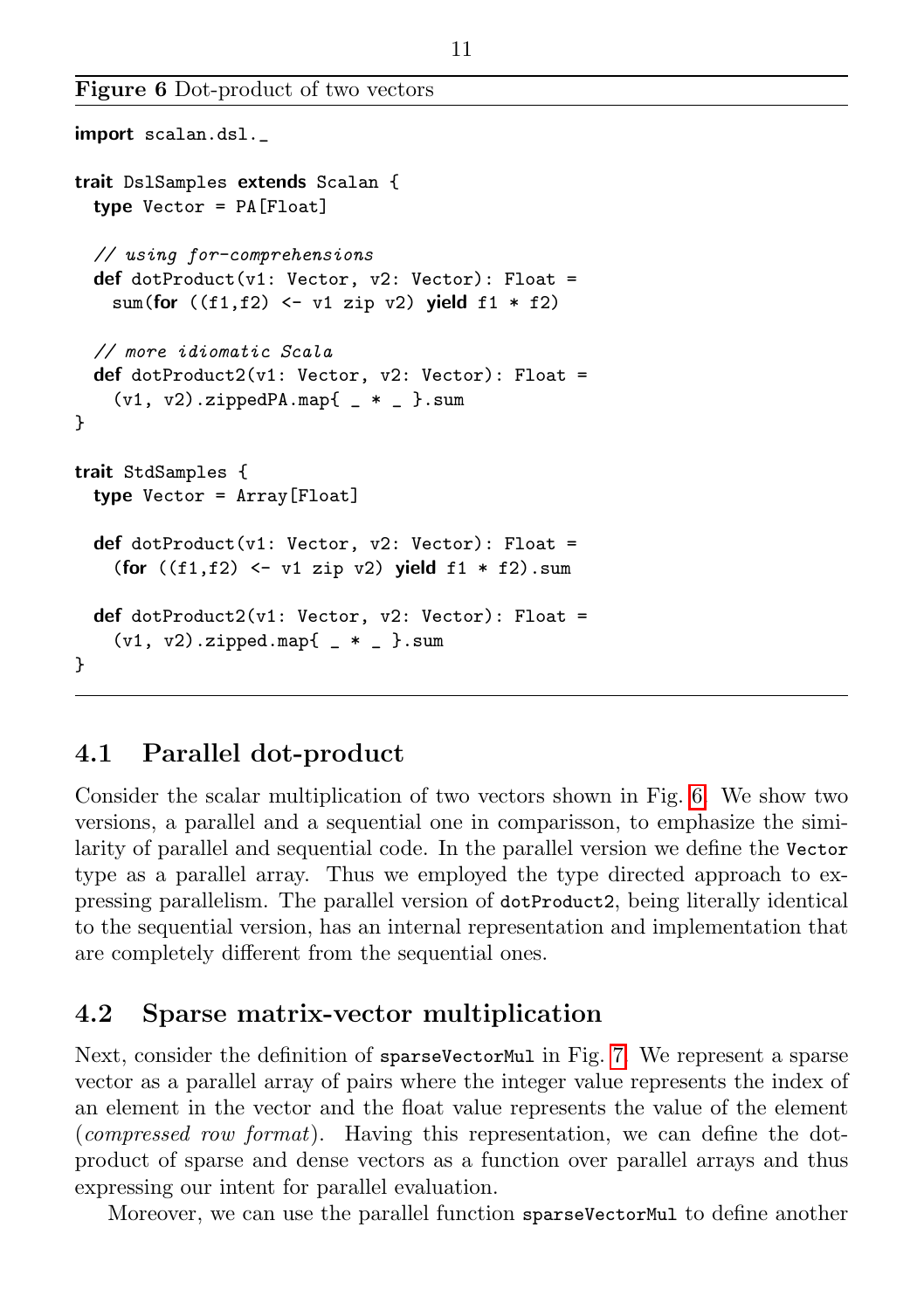```
Figure 7 Sparse matrix-vector multiplication
```

```
import scalan.dsl._
trait DslSamples extends Scalan {
 type VectorElem = (Int, float) // element index and value
 type SparseVector = PA[VectorElem] // store only non-zero elements
 type Vector = PA[Float]
 type Matrix = PA[SparseVector] // array of rows
 def sparseVectorMul(sv: SparseVector, v: Vector) =
   sum(for ((i, value) \leftarrow sv) yield v(i) * value)def matrixVectorMul(matr: Matrix, vec: Vector) =
   for (row <- matr) yield sparseVectorMul(row, vec)
}
```
Figure 8 QuickSort

```
import scalan.dsl.
trait DslSamples extends Scalan {
  def asort(xs: PA[Int]): PA[Int] = \{val len = xs.length
   if (len \leq 1) xs
   else {
     val m = xs(len / 2)val smaller = for (x \le -xs if x \le m) yield x \text{ // for-comprehesions}val greater = xs filter(x \Rightarrow x > m) // or methods directly
     val equal = xs filter(= == m) // or even shorter
     val sg = fromArray(Array(smaller, greater))
     val sorted = for (sub \leftarrow sg) yield qsort(sub)sorted(0) ++ equal ++ sorted(1)
   }
 }
}
```
parallel function matrixVectorMul shown in Fig. [7](#page-11-0) realizing the principle of composability inherent to nested data parallelism. We will see in later sections that the underling representation of the Matrix type enables both outer and inner parallelism to be used through the flattening techniques [\[1\]](#page-25-2).

## 4.3 Quicksort

We can also use a parallel function inside its own definition i.e. recursively. Fig. [8](#page-11-1) shows how the quick-sort recursive algorithm can be implemented in Scalan.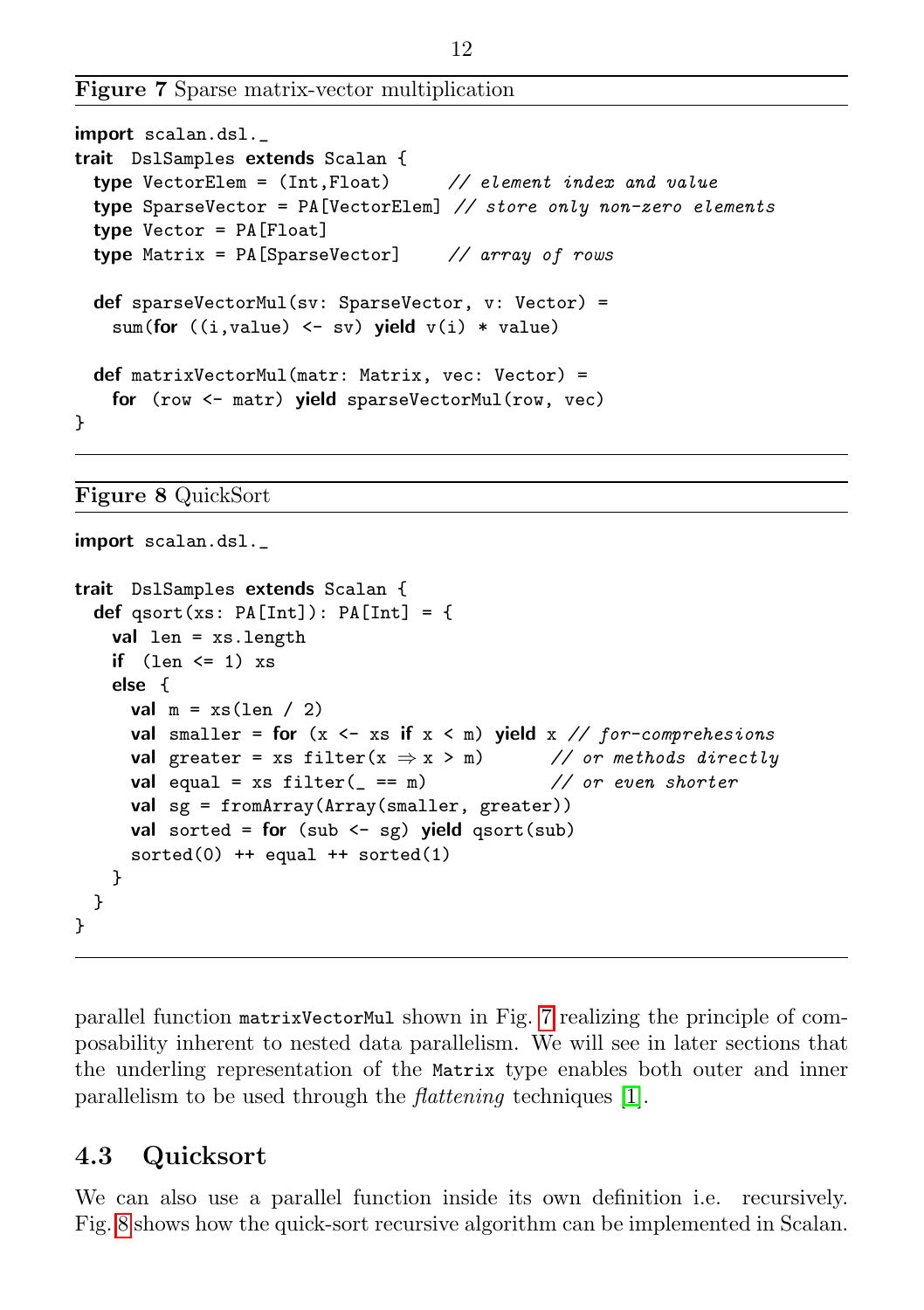<span id="page-12-0"></span>

Again we exploit the inner (sorting of subarrays) and the outer parallelism (recursive calls) by using parallel datatypes alone without introducing any parallel constructions in the language.

## 4.4 Working with hierarchical data

Consider a popular example of building Barnes-Hut tree that appears in many publications on nested parallelism and that we show here as well. Given a set of points on a plane, we have to build the centroid tree shown in Fig. [9.](#page-12-0) To represent this tree, we use the  $Tree[A]$  element type constructor from Fig. [4.](#page-8-0) Following [\[17\]](#page-26-8) we provide a limited support for user-defined *recursive types* as parallel array element type. The type constructor Tree[A] has the following definition in the library.

```
case class Tree[A](
   value : A, // for each node
   children: PA[Tree[A]])
```
Using Tree<sup>[A]</sup>, we can define recursive parallel functions over recursive irregular data structures. We show in Fig. [10](#page-13-0) how to encode Barnes-Hut tree building algoritm in Scalan, the example taken from [\[17\]](#page-26-8). The functions splitArea, inArea, calcCentroid have obvious implementations and we omit them for brevity. It is important to realize that while we are talking about irregular data structures they in fact have very regular and flattened representations that are given in Fig. [17](#page-19-0) and will be discussed in Section [5.](#page-14-0)

## 4.5 Abstract syntax trees

Elaborating on the usage of the Tree[A] type constructor, we can represent even more irregular data structures exploiting the posibilities that come from the usage of the type constructor  $(A|B)$  (see Fig. [4\)](#page-8-0). So far, we considered only parallel arrays with elements of the same type even in the case of the buildTree sample.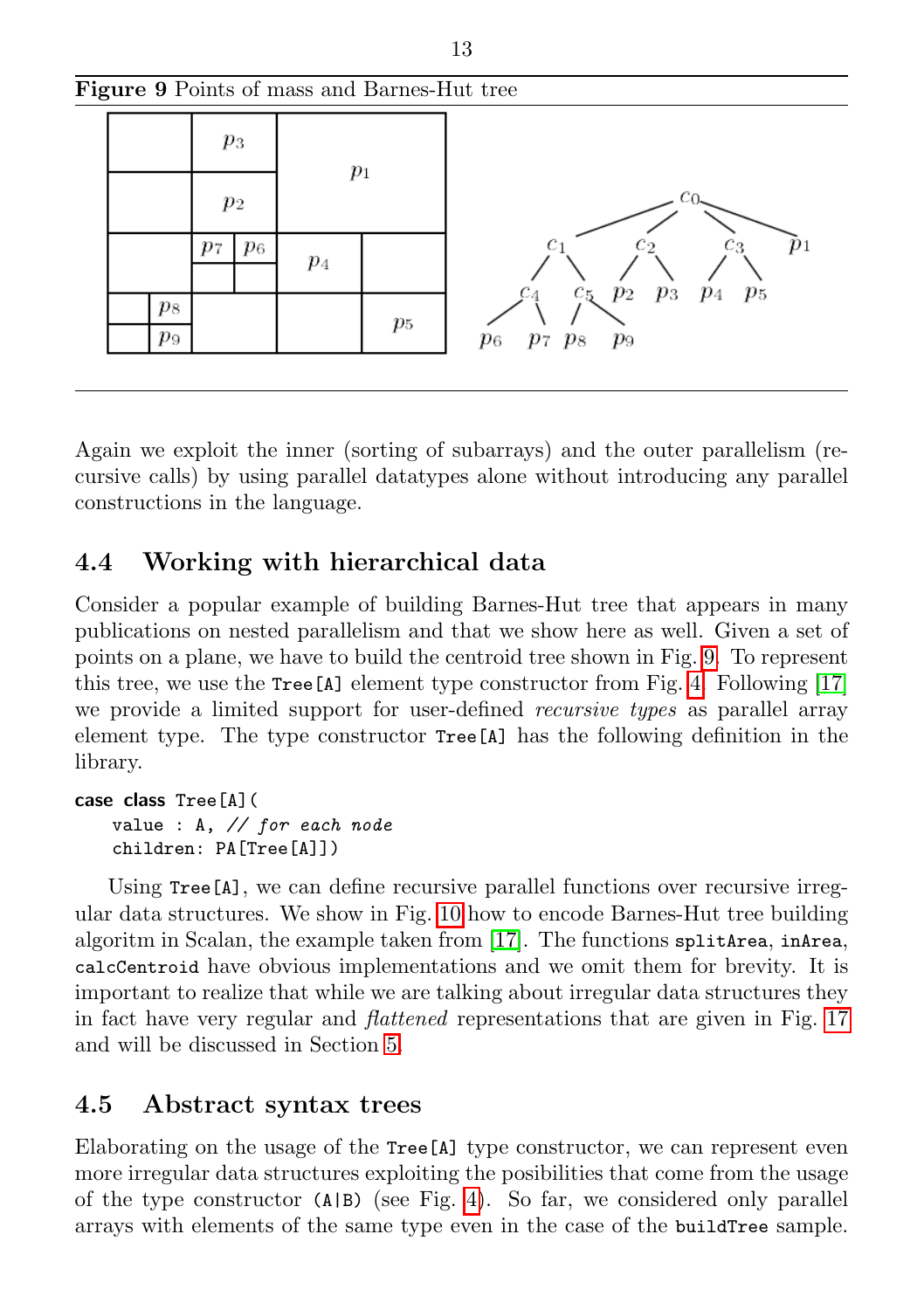Figure 10 Barnes-Hut tree building function

```
import scalan.dsl._
trait DslSamples extends Scalan {
 type Point = (Float, Float) \frac{1}{x} and y coordinates
 type Vector = (Float, Float) // 2d vector
 type Force = Vector
 type Centroid = (Float, Point) // mass and position
 type Particle = (Centroid, Vector) // position and velocity
 type Area = (Point, Point) \frac{1}{2} by lower left and upper right
 type CentroidTree = Tree[Centroid] // tree of centroids
 def buildTree(area: Area, particles: PA[Particle]): CentroidTree = {
   if (particles.length == 1) {
     val ((m, loc), vel) = particles(0)
     Tree((m, loc), emptyArrayOf[CentroidTree])
   }
   else {
     val subtrees = for (
         a <- splitArea(area);
         val ps = for (p \leq - particles if inArea(a, p)) yield p
         if ps.length > 0)
       yield (buildTree(a, ps))
     val (m,1) = calcCentroid(subtrees)
     Tree((m, l), subtrees)
   }
 }
}
```
Figure 11 Abstract syntax tree as PA element

```
type Expr = Tree[ExprNode]
type ExprNode =
  (String // Variables x, y, ... or env x \rightarrow expr( Int | // Int constant 1, 2, 3, ...
  ( String | // constructor C(args)
  ( String | \frac{1}{2} lambda abstraction \lambda x \rightarrow Expr( Unit | // application (e1 e2)
   String ())))) // env item x \rightarrow exprtype Env = PA[Expr]
```
14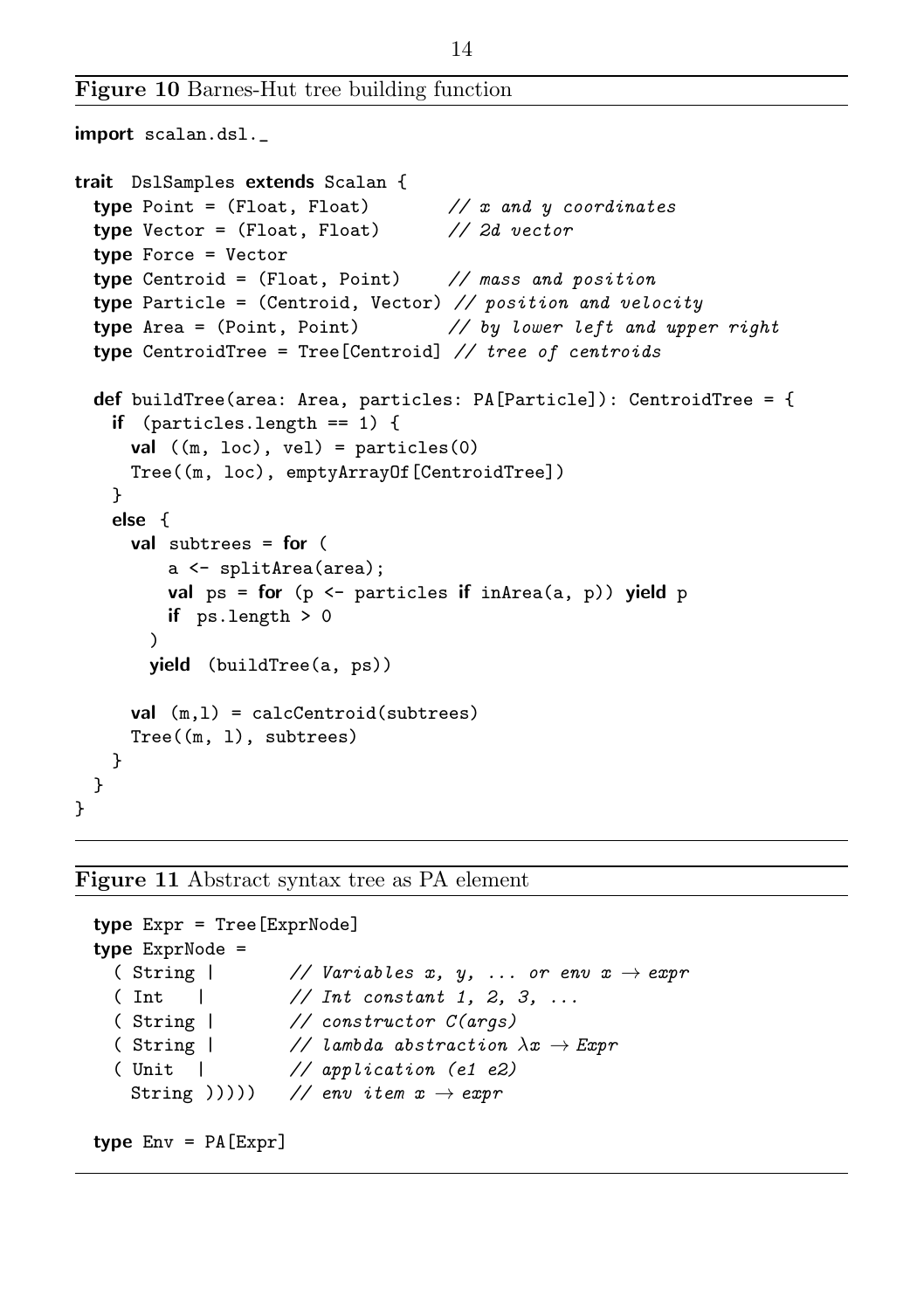A more sophisticated example is given in Fig. [11,](#page-13-1) where we define Expr type to represent an abstract syntaxt tree (AST) for terms of the lambda calculus. Being able to encode a type of expressions using the constructors from Fig. [4,](#page-8-0) we automatically get a flattened and regular non-parametric representation (see next section [5\)](#page-14-0) for the abstract syntax tree which we use here as an example of a very irregular data structure.

We might be interested in such a representation of expressions for a number of reasons.

- 1. To parallelize the execution of an operation (such as evaluation) over an instance of AST (inner parallelism).
- 2. To enable a parallel operation to be performed over a large collection of expressions (outer parallelism).

Consider the case when we have hundreds or thousands of expressions that we have to evaluate or transform. An example of such a transformation is multi-result supercompilaton [\[18\]](#page-26-9) that can produce a lot of intermediate expressions that have to be analysed on the subsequent steps. Another example is genetic programming [\[26\]](#page-27-4), where a population of thousands of computer programs(represented by ASTs) is evolved and on each step we need to estimate each program, often by evaluating it and comparing the results. It is the flattened representation of arrays that promise to enable a massive data parallelism in this cases.

Again we see the case of nested parallelism where we can combine the outer parallelism (over a collection of expressions) and the inner parallelism (operating over an expression) in a single flat parallel operation thus increasing the degree of parallelism.

Note that we cannot use recursive type definitions (direct of indirect) as they are not allowed for type synonims in Scala. Instead we use special encodings that we can abstract over by using constructors and extractors (see Fig. [12\)](#page-15-0). We show an implementation for Var, Lit and Con and omit for others as they can be implemented in a similar manner (see an example in the source code [\[28\]](#page-27-3)). The absence of recursive definitions can be considered a limitation of our approach but fortunately we can extend it to overcome such difficulties. We are going to elaborate on this in Section [7.](#page-22-0)

Now with the type Expr, constructors and extractors in hand, we can use flattened representation of lambda terms to implement a simple interpreter function eval with call-by-value semantic which enables us to automatically employ the inner (of expression) and the outer (of collection) parallelism (see Fig. [13\)](#page-16-0).

## <span id="page-14-0"></span>5 Array representations

For each element-type A defined by means of constructors from Fig. [4](#page-8-0) we want to specify how an instance of PA[A] is represented. That is we want to define a concrete representation type of parallel array depending on the element type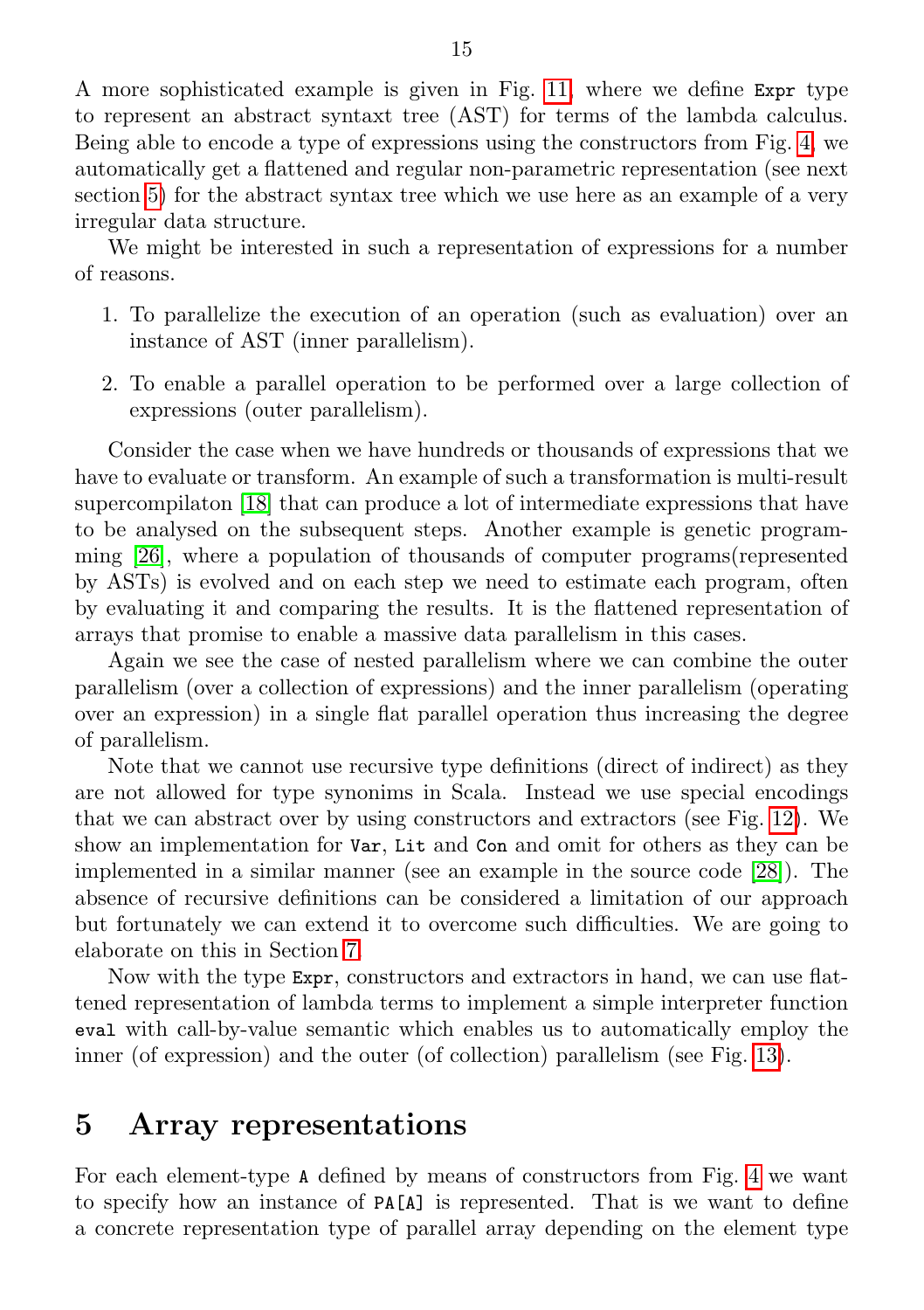```
object Var {
  def apply(name: String): Expr = Tree(Left(name))
  def unapply(e: Expr) =
      e.value fold(v \Rightarrowif (v \neq \text{closureVarName}) Some(v) else None, \Rightarrow None)
}
object Lit {
  def apply(n: Int): Expr = Tree(Right(Left(n)))def unapply(e: Expr) =
      e.value fold(\_ \Rightarrow None, \_.fold(n \Rightarrow Some(n), \_ \Rightarrow None))}
object Clo {
  def apply(e: Expr, env: Env): Expr =
      Tree(Left(closureVarName), singleton(e) ++ env)
  def unapply(e: Expr) = e.value fold(v \Rightarrowif (v == closureVarName) {
        val expr = e.children(0)val env = e.children.slice(1, e.children.length-1)
        Some((expr, env))
      }
      else None, = \Rightarrow None)
}
object Con {
  def apply(name: String, args: PA[Expr]): Expr =
      Tree(Right(Right(Left(name))), args)
  def unapply(e: Expr) = e.value fold( \Rightarrow None,
    \_.fold( \_ \Rightarrow None,\_float(c \Rightarrow Some((c, e.children)), \underline{\ } \Rightarrow None)))}
object Lam {
  def apply(v: String, body: Expr): Expr =
      Tree(Right(Right(Right(Left(v)))), singleton(body))
  def unapply(e: Expr) = e.value fold(\Rightarrow None,
    \_float(\_ \Rightarrow None,\_float(\_ \Rightarrow None,\_.fold(1 \Rightarrow Some((1, e.children(0))), ~\_ \Rightarrow None)))}
object App {
  ... // see companion source code [28]
}
object EnvItem {
  ...
}
```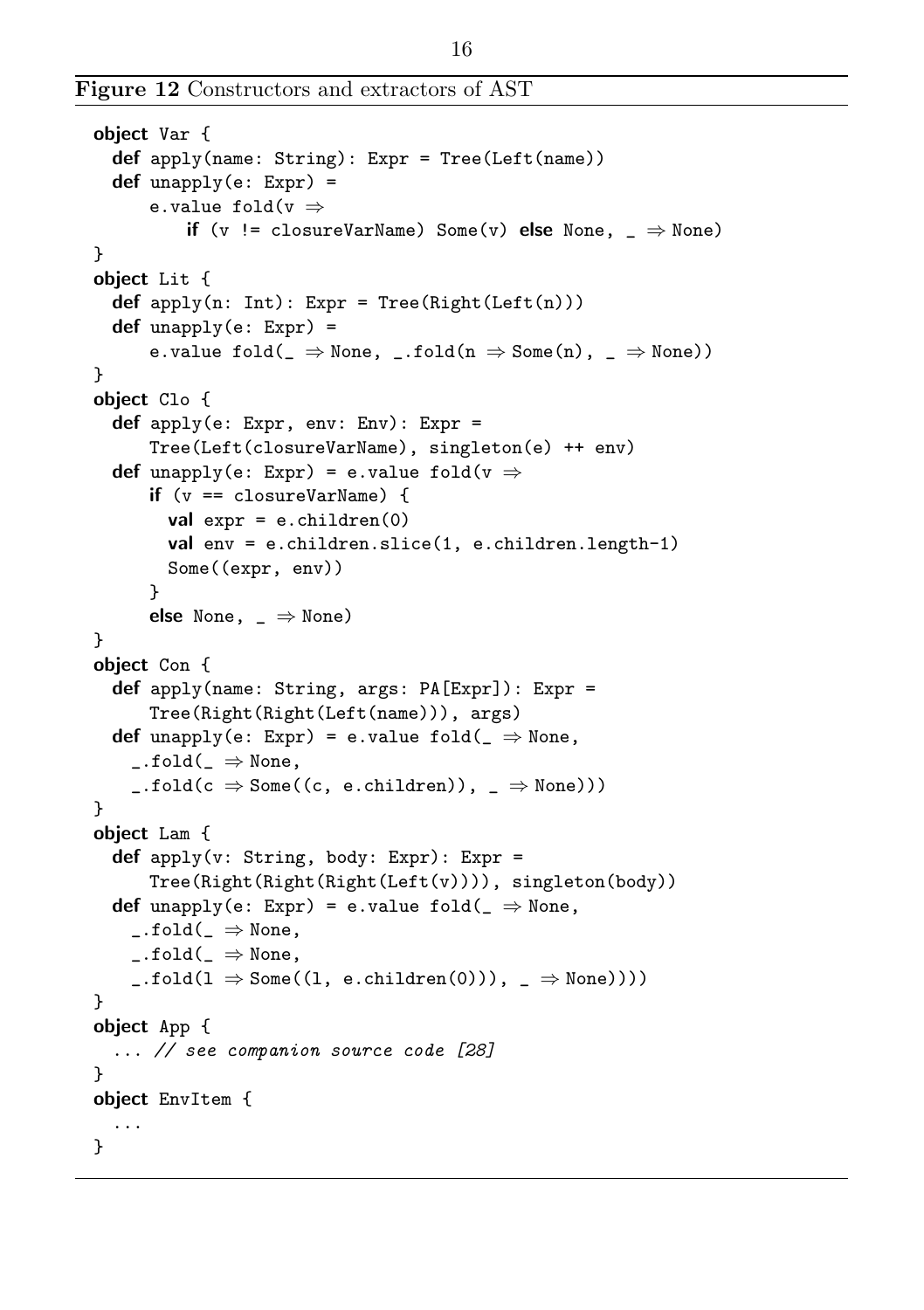Figure 13 The Interpreter function

```
def eval(expr: Expr, env: Env): Expr = expr match {
  case l@Lit(n) \Rightarrow lcase v@Var(x) \Rightarrow if (isPrim(x)) v else env(x)
  case Con(name, args) \Rightarrow Con(name, args map { eval(_, env) })case \text{App}(f, g) \Rightarrow \{val vs = fromArray(Array(f, g)) map { eval(_, env) }
    val (f1, g1) = (vs(0), vs(1))f1 match {
      case Clo(Lam(x, el), env1) \Rightarrowval env2 = singleton(EnvItem(x, g1)) ++ env1
        eval(e1, env2)
      case Var("plus") \Rightarrow g1 match {
        case Con(name, args) if name == "P" && args.length == 2 \Rightarrow(args(0), args(1)) match {
              case (Lit(at), Lit(a2)) \Rightarrow Lit(at + a2)}
        case \Rightarrow error("constructor P expected: operation plus")
      }
      case _ \Rightarrow error("primitive function expected " + f)
    }
  \mathbf{r}case \text{Lam}(\_,-) \Rightarrow \text{Clo}(\text{expr}, \text{env})}
val x = Var("x")val f = \text{Lam}("x", \text{ ADD}(Var("plus"), \text{Con}("P", x, 1)))val app = App(f, 100)scala> eval(app, emptyArrayOf[Expr])
res0: Samples.Expr = Tree(Right(Left(101)),SeqTreeArray(None))
val apps = replicate(3, app)
val emptyEnv = emptyArrayOf[Expr]
apps map { eval(_, emptyEnv) }
scala> res4: Samples.PA[Samples.Expr] =
  SeqTreeArray(Some(
    SeqPairArray(
      SeqSumArray((true,true,true), (),
        SeqSumArray((false,false,false),(101,101,101),
          SeqSumArray((),(),
                       SeqSumArray((),(),SeqSumArray((),SeqUnitArray(0),())))
        )),
      SeqNestedArray(SeqTreeArray(None),SeqPairArray((0,0,0),(0,0,0)))
    )))
```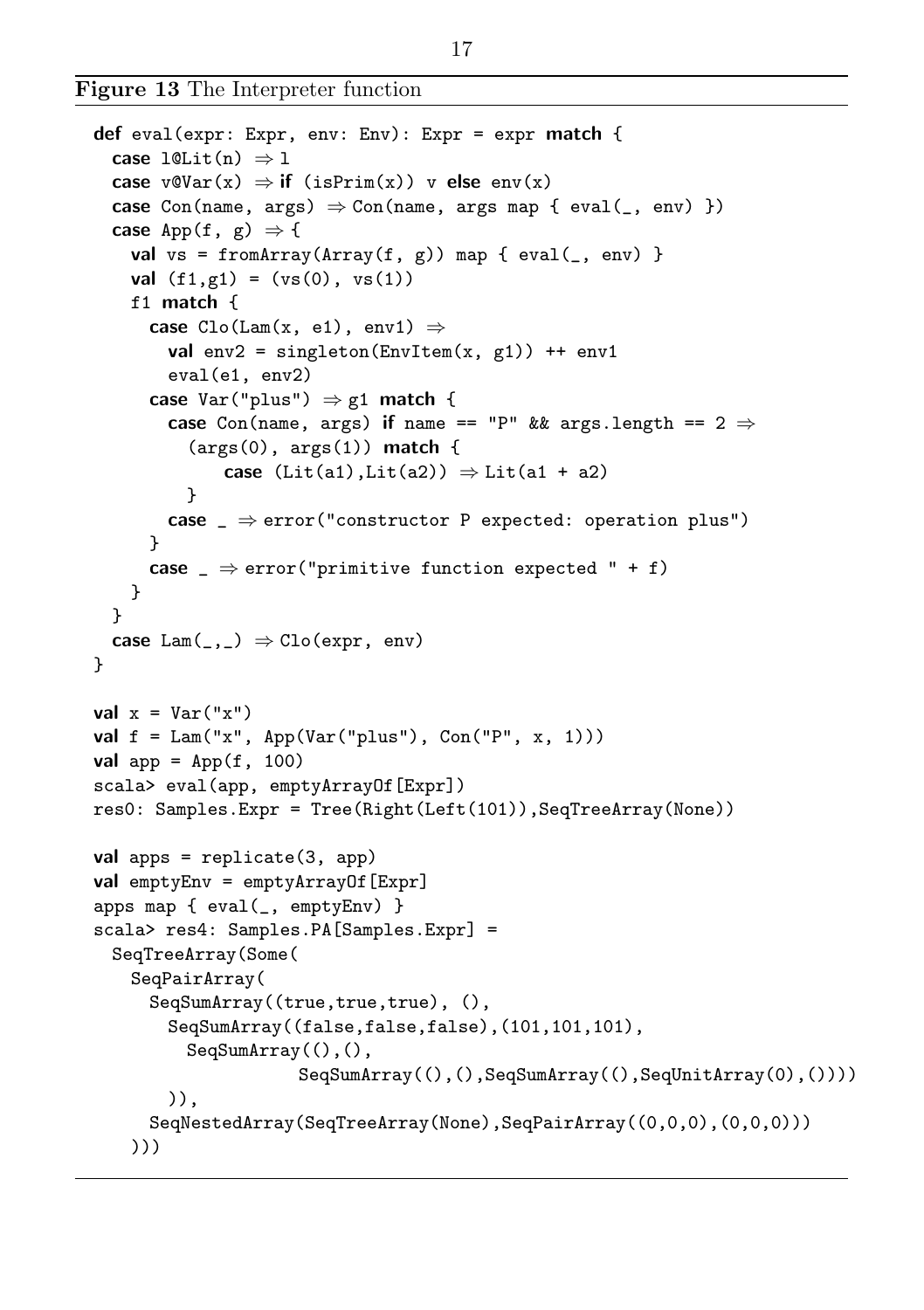Figure 14 Abstract representation classes

<span id="page-17-1"></span>

| $type$ $Item[A] = (A, PA[Tree[A]])$                                                                       |
|-----------------------------------------------------------------------------------------------------------|
| abstract class UnitArray (val len: Int) extends PArray [Unit]                                             |
| abstract class StdArray[A](val arr: Array[A]) extends PArray[A]                                           |
| abstract class PairArray [A, B] (val a: PA [A], val b: PA [B])<br>extends $PArray[(A,B)]$                 |
| abstract class SumArray[A,B](val flags: PA[Boolean], val a:PA[A], val b:PA[B])<br>extends $PArray[(A B)]$ |
| abstract class NestedArray[A](val arr: PA[A], val segments: PA[(Int, Int)])<br>extends $PArray[PA[A]]$ {  |
| abstract class TreeArray [A] (items: Option [PA [Item [A]]])<br>extends PArray [Tree [A]]                 |

#### Figure 15 Representation rules

<span id="page-17-0"></span>

| Rep[PA[Unit]]   | $\Rightarrow UnitArray$                                                       | $(R_0)$               |
|-----------------|-------------------------------------------------------------------------------|-----------------------|
| Rep[PA[T]]      | $\Rightarrow Array[T]$ if $T = Int Boolean Float Char$                        | $(R_1)$               |
| Rep[PA[(A, B)]] | $\Rightarrow PairArray(Rep[PA[A]], Rep[PA[B]]])$                              | $(R_2)$               |
| Rep[PA[(A B)]]  | $\Rightarrow SumArray(Rep[PA Boolean]], Rep[PA[A]], Rep[PA[B]])$              | $(R_3)$               |
| Rep[PA[PA[A]]]  | $\Rightarrow$ NestedArray(Rep[[PA[A]], Rep[[PA](Int, Int)]])                  | $(R_4)$               |
|                 | $Rep[PA Tree[A]]] \Rightarrow TreeArray(Some(Rep[PA[Item[A]]]))$ if not empty | $\left( R_{5}\right)$ |
|                 | $\Rightarrow TreeArray(None)$ otherwise                                       |                       |

i.e. as a type indexed type. We use Scala's abstract classes shown in Fig. [14](#page-17-1) and representation rules from Fig.  $15$ . The function  $\text{Re}v$  is a mapping from the abstract type PA[A] to a concrete representation type which is built recursively on the structure of the type A. This is similar to flattened representations [\[4\]](#page-25-7) or representation transformation [\[5\]](#page-25-8), but encoded in Scala.

In the simplest case of PA[Unit] type, we just need to store the length of array (rule  $R_0$ ). Rule  $R_1$  says that any parallel array with elements of Scala's value classes is represented as an ordinary array of unboxed values (an important property if we want to achieve a better cache locality of array operations). When the element type is a pair, then the array of pairs is represented as a pair of arrays  $(\text{rule } R_2).$ 

This has the following benefits.

1. Some operations like those shown in Fig. [16](#page-18-1) have a very efficient implemen-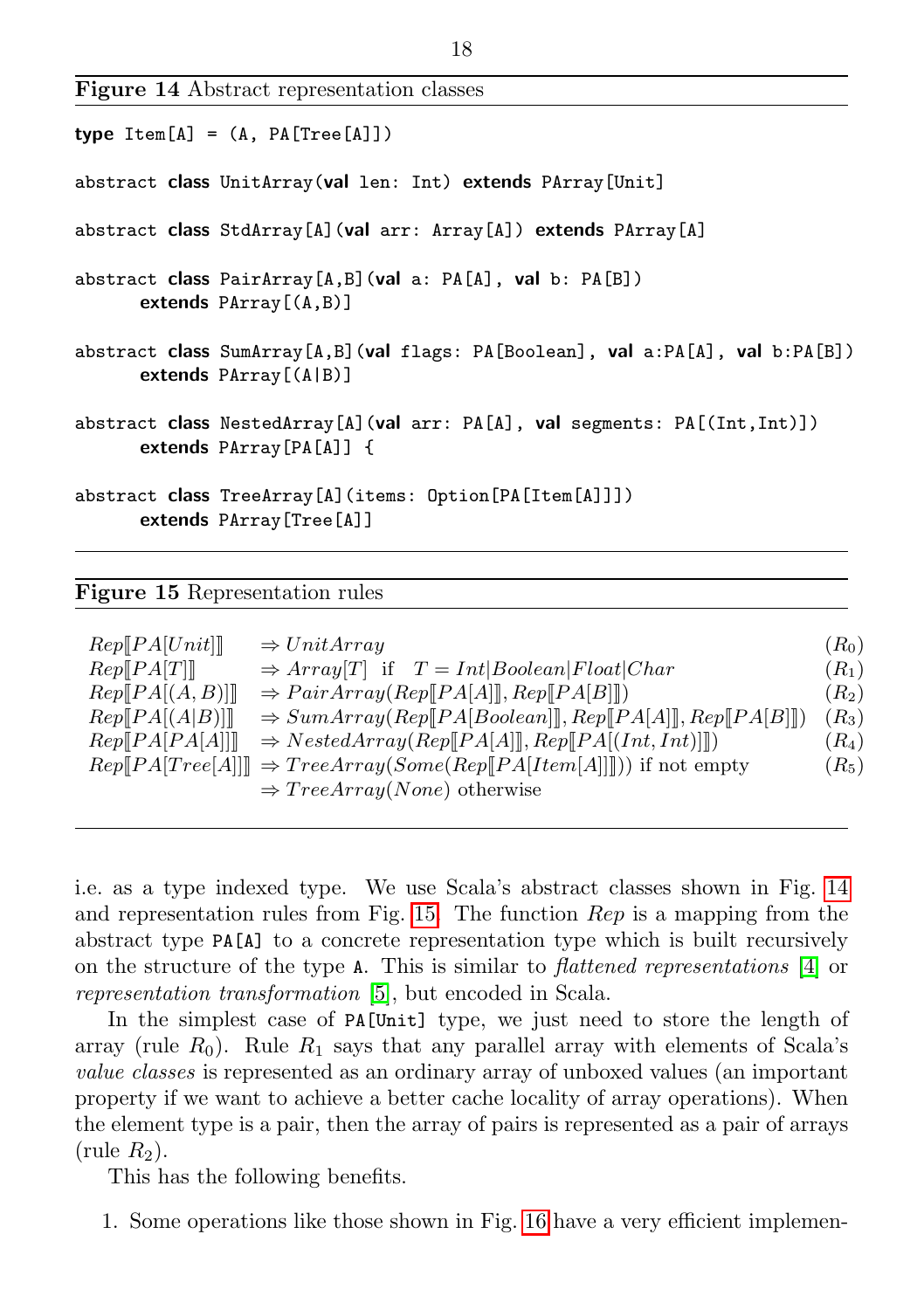Figure 16 Efficient operations by non-parametric representation

```
def zip[A,B](a: PA[A], b: PA[B]): PA[(A, B)] = PairArray(a, b)
def unzip[A,B](a: PA[(A, B)]): (PA[A], PA[B]) ={
 val pa = a.asInstanceOf[PairArray[A, B]]
  (pa.a, pa.b)
}
def concat[A](a: PA[PA[A]]): PA[A] = a match {
 case nested: NestedArray[A] \Rightarrow nested.arr
}
def unconcat[A, B](a: PA[PA[A]])(b:PA[B])
                 (implicit ea: Element[B], epa: Element[B][PA[B]]): PA[PA[B]] =
  a match {
    case nested: NestedArray[A] \Rightarrow SeqNestedArray(b, nested.segments)
 }
```
tation which facilitates domain specific code optimizations.

2. It enables values to be stored unboxed in contrast to the  $Array[(A, B)]$  type, where the array contains references to Tuple objects.

To represent the type PA[(A|B)], we use a triple of arrays (rule  $R_3$ ), where the flags array is used to distinguish between Left and Right case of the Either type. The invariant of this representation is that length(flags) = length(a) + length(b).

Even more interesting is the rule  $R_4$  where all the flattening happens. We use representation for PA[PA[A]] proposed in [\[2\]](#page-25-3) and keep all elements of the nested parallel array in a single flat parallel array of values coupled with a parallel array of segment descriptors (which by rules  $R_2$  and  $R_1$  is represented as a pair of ordinary arrays).

The last rule  $R_5$  defines the representation of a parallel array when its element type is a recursive data type. This representation is similar to one described in [\[17\]](#page-26-8). To make it more clear, we take the example tree from [\[17\]](#page-26-8) (see Fig. [9\)](#page-12-0) and show its encoding using our representation (see Fig. [17\)](#page-19-0). Note that each level of the tree is represented as a flat parallel array containing all the elements from that level along with the segment descriptors that can be used to access those elements.

# <span id="page-18-0"></span>6 Scala encodings

Given the representation rules from Fig. [15,](#page-17-0) we want to implement these rules in the library. More specifically, our goal is to show how array representation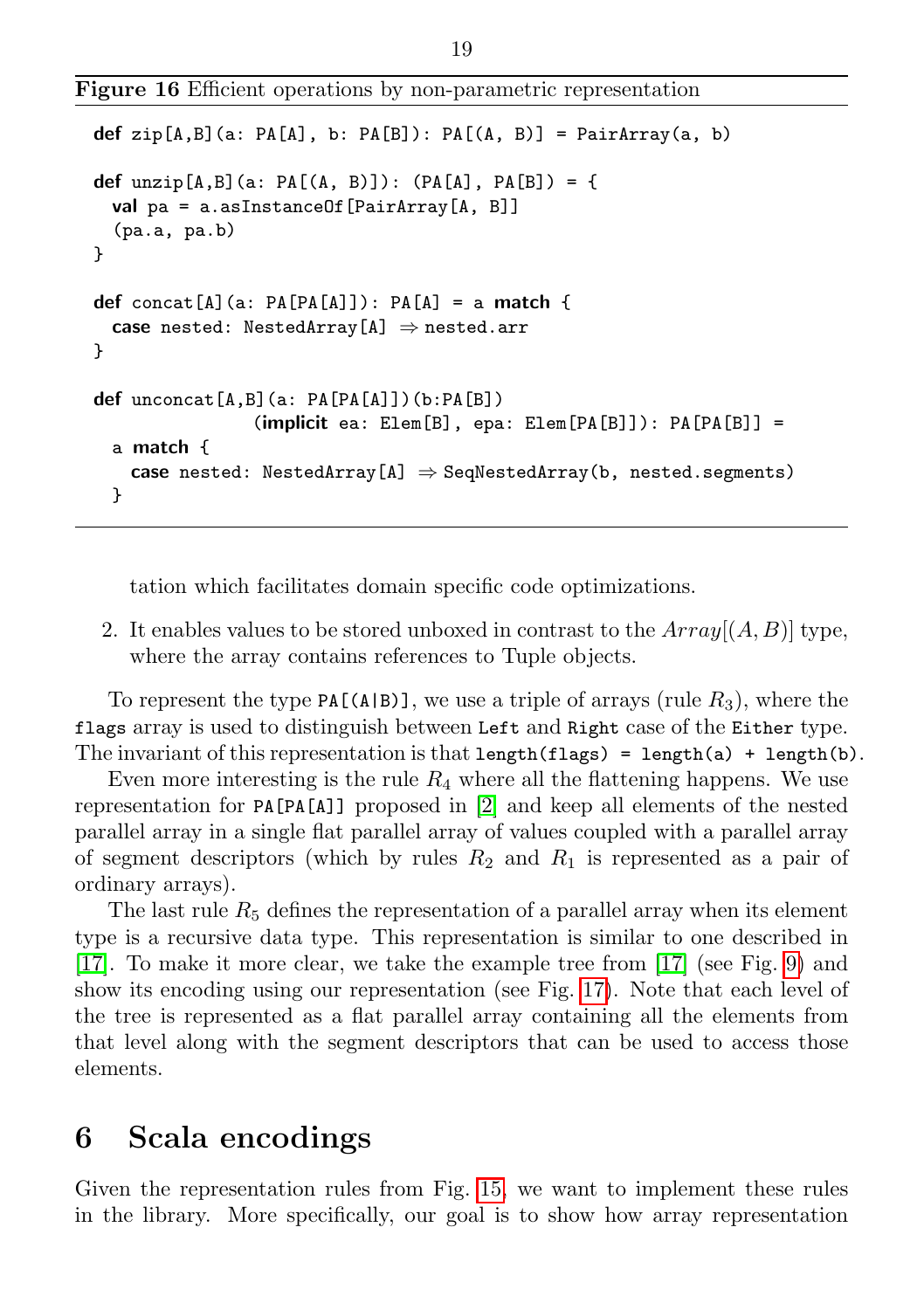Figure 17 Barnes-Hut tree representation

```
val m = 1.0fval vel = (0f, 0f)val ps = fromArray(Array(
 ((m,(12f,12f)), vel),
 ((m.(6f.10f)), vel),
 ((m,(6f,14f)), vel),
 ((m,(10f,6f)), vel),
 ((m,(14f,2f)), vel),
 ((m,(7f,7f)), vel),
 ((m,(5f,7f)), vel),
 ((m,(3f,3f)), vel),
 ((m,(3f,1f)), vel)
))
val area = ((0f, 0f), (16f, 16f))val tree = buildTree(area, ps)
scala> tree: Samples.CentroidTree =
Tree((9.0,(8.625,8.125)),
 TreeArray(Some(
   PairArray(
   PairArray((4.0, 2.0, 1.0, 2.0),
   PairArray((4.5, 12.0, 12.0, 6.0),
             (4.5, 4.0, 12.0, 12.0)),
   NestedArray(
     TreeArray(Some(
       PairArray(
       PairArray((2.0, 2.0, 1.0, 1.0, 1.0, 1.0 ),
       PairArray((3.0, 6.0, 14.0, 10.0, 6.0, 6.0 ),
                (2.0, 7.0, 2.0, 6.0, 10.0, 14.0)),
       NestedArray(
         TreeArray(Some(
           PairArray(
           PairArray((1.0, 1.0, 1.0, 1.0),
           PairArray((3.0, 3.0, 7.0, 5.0),
                    (1.0, 3.0, 7.0, 7.0)),
           NestedArray(
            TreeArray(None),
            PairArray((0, 0, 0, 0), (0, 0, 0, 0))
           ) ))),
           PairArray((0, 2, 4, 4, 4, 4), (2, 2, 0, 0, 0, 0)))))),
       PairArray((0, 2, 4, 4), (2, 2, 0, 2) ))
   ))))
```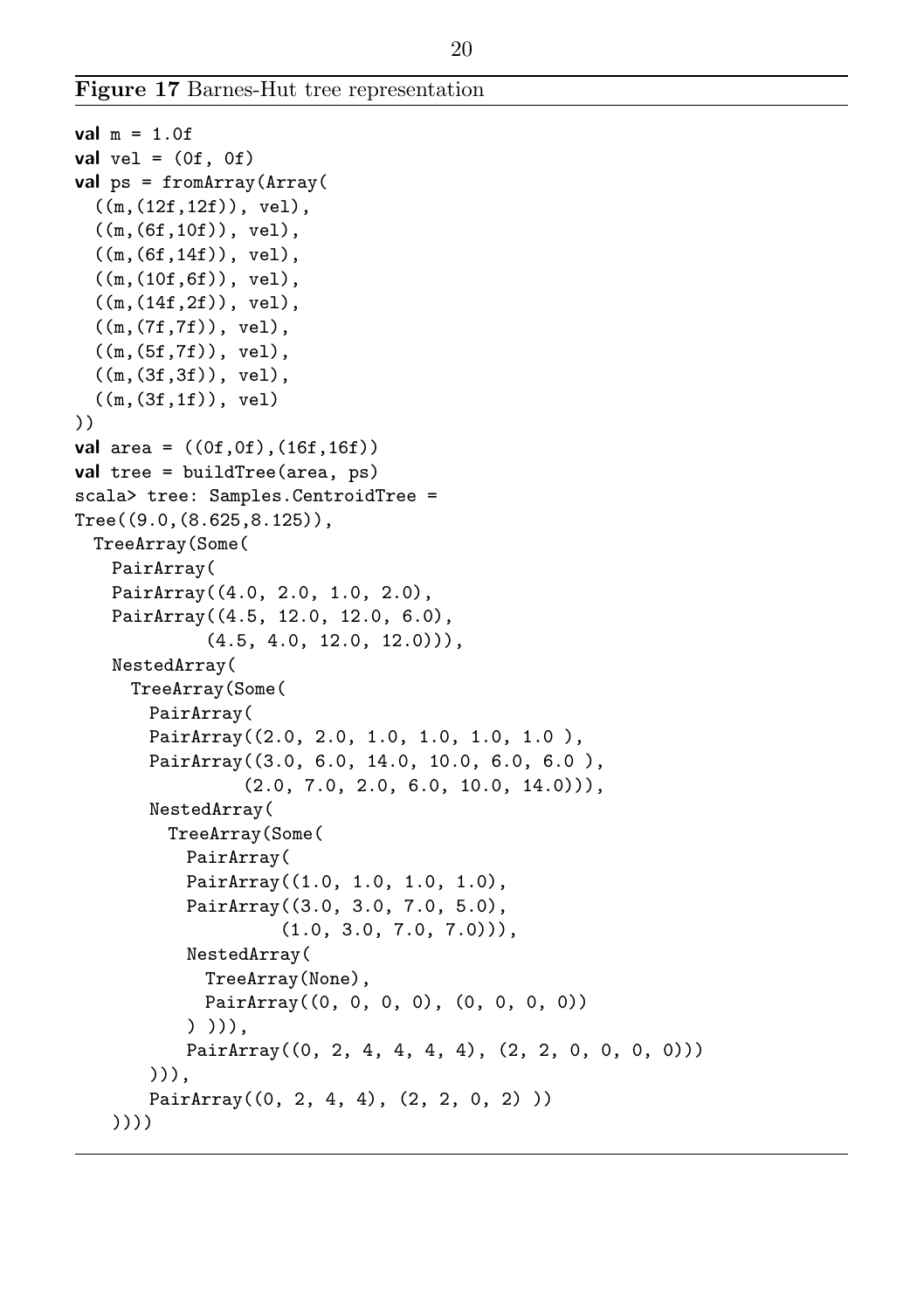Figure 18 Typeclass of parallel array element

```
trait Element[A] {
 def replicate(count: Int, v: A): PA[A]
 def replicateSeg(count: Int, v: PA[A]): PA[A]
 def tabulate(len: Int)(f:Int \Rightarrow A): PA[A]
 def tabulateSeg(len: Int)(f:Int \Rightarrow PA[A]): PA[A]
 def empty: PA[A]
 def singleton(v: A) = replicate(1,v)
 def fromArray(arr: Array[A]) = tabulate(arr.length)(i \Rightarrow arr(i))
}
type Elem[A] = Element[A]
```
rules can be expressed in Scala, so that every instance of PA[A] is represented as  $Rep[PA[A]]$ .

Scala [\[24,](#page-27-1) [23\]](#page-27-5) "is a general purpose programming language designed to express common programming patterns in a concise, elegant, and type-safe way. It smoothly integrates features of object-oriented and functional languages, enabling Java and other programmers to be more productive."

As a statically typed language Scala has a very powerfull and expressive type system which, combined with a flexible syntax, can be used to employ many high level techniques and patterns such as type classes [\[7\]](#page-25-6), datatype-generic program $ming$  [\[25\]](#page-27-2), type level programming [\[21\]](#page-26-10) etc. We refer the interested reader to these papers for details and assume familiarity with these techniques.

#### 6.1 Typeclass Element[A]

If we want a type A to be an element-type of a parallel array (i.e. we need the PA[A] type), an instance of the typeclass Element[A] should be defined for the type A. To encode typeclasses in Scala we follow the CONCEPT pattern [\[7\]](#page-25-6). Fig. [18](#page-20-0) shows the concept-interface(typeclass) Element and the convenience type-synonim  $Elem[T].$ 

For each type A to be able to declare type PA[A], we require an implicit declaration (value, conversion or parameter) of the type Elem[A] to be available in the scope as an evidence that a typeclass instance exists for the typeclass  $Elem[A]$ . In other words, if Scala's implicit resolution for the type Elem[A] cannot succeed in the scope then the typeclass instance Elem[A] is not defined for the type A in the scope.

For each Scala's value type A there is an implicit definition of the type  $Elem[A]$ which is declared in the library and those declarations are made available by inheriting from Scalan trait.

For example: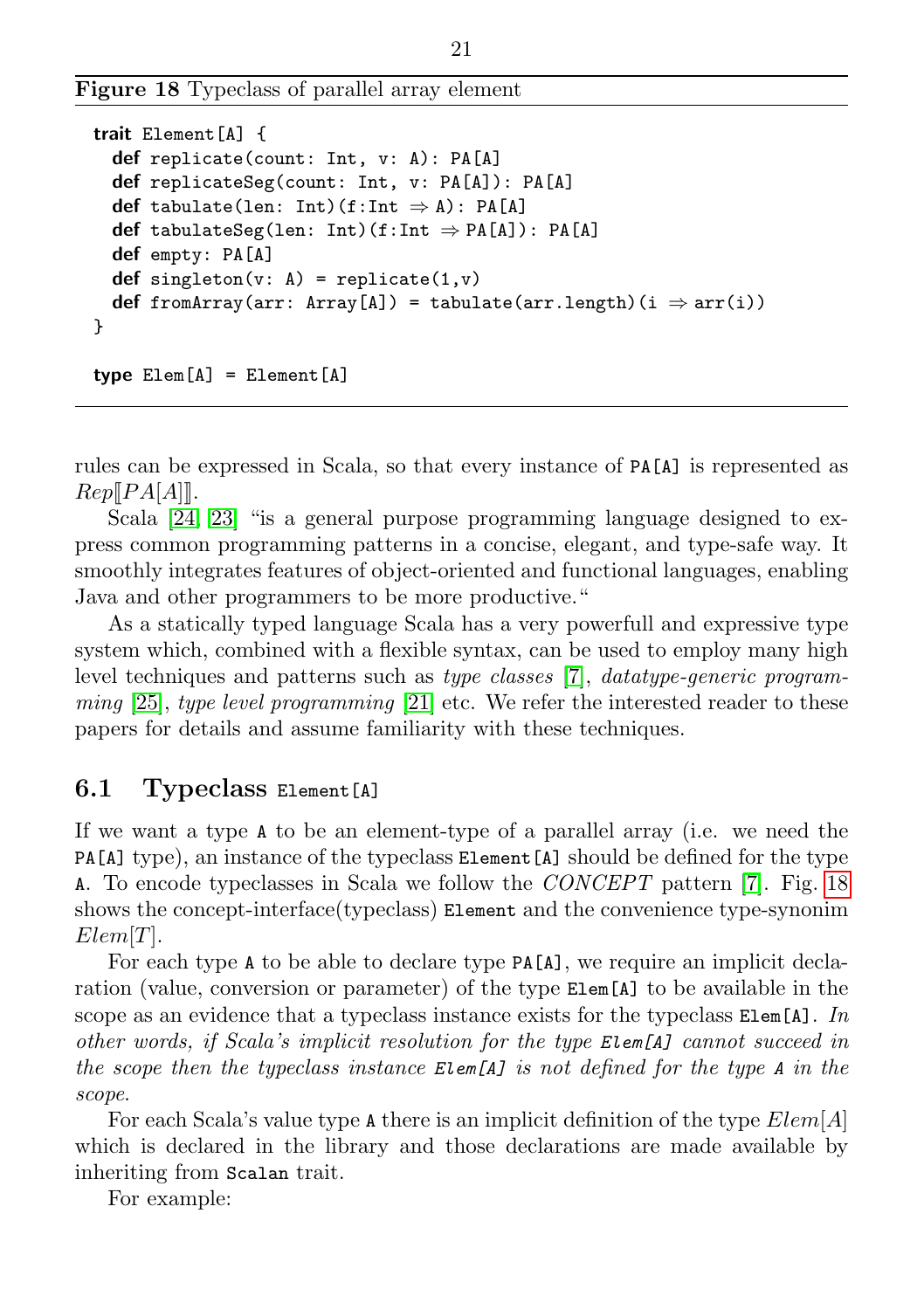```
trait BarnesHut extends Scalan {
 type Vector = PA[Float] // requires implicit Elem[Float]
 // use PA methods over Vector datatype
  ...
}
```
These library definitions specify the base cases for inductive representation rules from Fig. [15.](#page-17-0) They are declared in the library like this:

```
implicit val unitElement: Elem[Unit] = new UnitElement
implicit val intElement: Elem[Int] = new StdElement[Int]
implicit val doubleElement: Elem[Double] = new StdElement[Double]
...
```
The simpliest form of a parallel array is PA[Unit] which requires an instance of Elem[Unit] typeclass which is represented by UnitElement shown above.

Next, for each *value type* T of Scala we use **StdElement** [T] class that represents(implements) an instance of the typeclass Elem[T]. In its implementation we use the standard Array as the storage for array elements. For value types of Scala the standard arrays have unboxed representation (since they are Java arrays). We use them in our non-parametric representations of parallel arrays. As a remark: note that unboxed arrays proved to have very attractive performance characteristics due to cache locality, for which reason these unboxed representations can be regarded as one of the enabling factors of efficient parallelization.

Having defined instances of Elem[A] and Elem[B] typeclasses, we can define an instance for Elem[(A,B)] and Elem[(A|B)] like this:

```
implicit def pairElement[A,B](implicit ea: Elem[A], eb: Elem[B]): Elem[(A, B)] =
 new Element[(A,B)] {
   // implementation of methods of Element trait
    ...
 }
implicit def sumElement[A, B](implicit ea: Elem[A], eb: Elem[B]): Elem[(A|B)] =
 new Element [(A|B)]
  {
   // implementation of methods of Element trait
    ...
 }
```
And similarly, given an instance of  $\text{Elem}[A]$ , we can define  $\text{Elem}[PA[A]]$  using the definition:

```
implicit def arrayElement[A](implicit ea: Elem[A]): Elem[PA[A]] =
 new Element[PA[A]] {
   // implementation of methods of Element trait
   ...
 }
```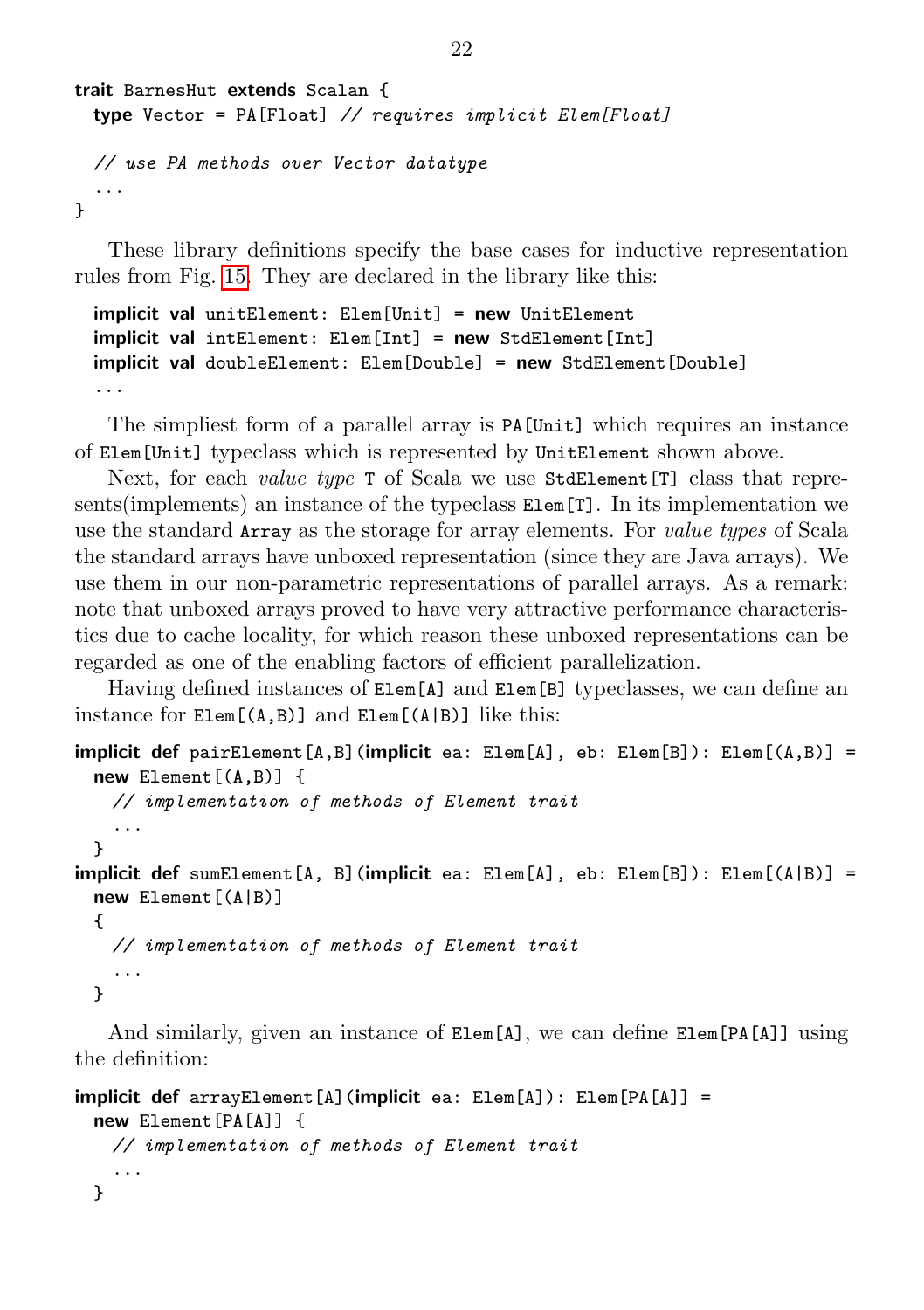And last, but not the least, following this pattern we define the element type for the Tree[A] type:

```
implicit def treeElement[A](implicit ea: Elem[A]): Elem[Tree[A]] =
 new Element[Tree[A]] {
   // implementation of methods of Element trait
    ...
 }
```
All these implicit definitions are made available by inheriting from the Scalan trait. Even though their implementation is not specified in the Scalan trait and these implicit definitions remain abstract they are available for implicit resolution in Scalan code. Mixing Scalan code with concrete implementation, as shown in Fig. [1,](#page-5-0) among other things provides concrete implementation (instances) for all declared Element typeclasses.

#### 6.2 Sequential reference implementation

In this paper we describe a reference implementation of our parallel array library. Despite the use of the word 'parallel' the implementation we describe here is in fact sequential.

This deliberate simplification allows us to concentrate on using Scala encodings to implement non-parametric representations of arrays. We call them 'parallel' arrays just by tradition. There is nothing inherently parallel in these representations by itself. As shown in [\[5\]](#page-25-8), these representations facilitate flattening transformation which in turn leads to efficient implementation of nested parallelism.

In Fig. [19](#page-23-0) we show the components of the Scalan library. We refer interested reader to the source code [\[28\]](#page-27-3) for details.

# <span id="page-22-0"></span>7 Conclusion

It is well known that non-parametric representation of parallel arrays alone is able to reduce the running time by 50% [\[5\]](#page-25-8) due to unboxing and cache locality. Combined with flattening transformation, array fusion and other optimization techniques along with parallel runtime, this approach can be a very promising programming model not only covering a wide range of applications but also providing a near to optimal performance (comparable to highly optimized hand-written C code).

In this paper we showed how to express nested parallelism in the Scala language using Scalan library primitives. We also showed that the Scala language is expressive enough to encode non-parametric type-indexed representations of parallel arrays – specially designed data structures that fasilitate the implementation of nested parallelism.

We also showed in Section [4](#page-9-0) how to apply this programming model to a nontraditional application giving an implementation of a simple interpreter for lambda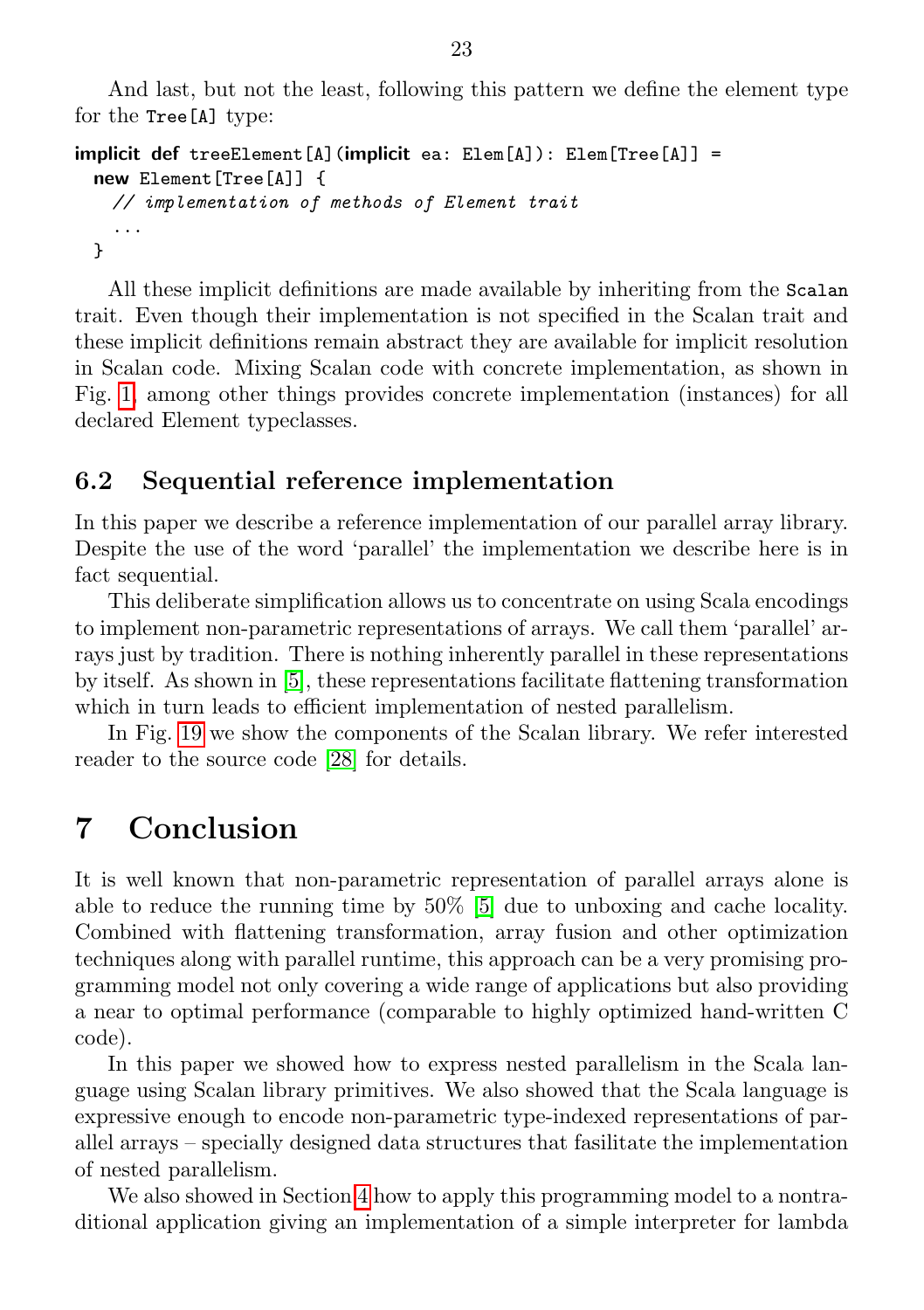```
package scalan.dsl
trait ArraysBase {
 trait Element [A] \{ /* see Fig. 18 */ }
 trait PArray<sup>[T]</sup> { /* see Fig. 2 */ }
 // definitions of abstract classes:
  // UnitArray, PairArray, SumArray, NestedArray (see Fig. 14)
}
trait Arrays extends ArraysBase { /* see Fig. 3 */ }
package scalan.sequential
trait SeqImplementation extends ArraysBase {
 // definitions of Element instances:
 // stdElement, unitElement, pairElement, sumElement, arrayElement
 // (see Section 6)
 trait SeqPArray<sup>[T]</sup> extends PArray<sup>[T]</sup> { /* common implementations */ }
 case class SeqUnitArray(override val len: Int)
      extends UnitArray(len) with SeqPArray[Unit] {
   // implementation of PA[Unit] (see Fig. 15 rule R0)
  }
 case class SeqStdArray[T](arr: Array[T])(implicit t: Elem[T], z:Zero[T])
      extends StdArray[T](arr) with SeqPArray[T] {
   // implementation of PA[T] (see Fig. 15 rule R1)
 }
 case class SeqPairArray[A, B](
      override val a: PArray[A], override val b: PArray[B])
      (\text{implicit} \quad e: \text{Element}(A, B)])extends PairArray[A,B](a,b) with SeqPArray[(A,B)] {
   // implementation of PA[(A, B)] (see Fig. 15 rule R2)
 }
 case class SeqSumArray[A, B](
      override val flags: PArray[Boolean],
      override val a: PArray[A],
      override val b: PArray[B])
      (implicit ea: Elem[A], eb: Elem[B], e: Elem[(A|B)])
      extends SumArray[A, B](flags, a, b) with SeqPArray[(A|B)] {
   // implementation of PA[(A|B)] (see Fig. 15 rule R3)
 }
 case class SeqNestedArray[A](
      override val arr: PA[A], override val segments: PA[(Int,Int)])
      (implicit ea: Elem[A], epa: Elem[PA[A]])
      extends NestedArray[A](arr,segments) with SeqPArray[PA[A]] {
   // implementation of PA[PA[A]] (see Fig. 15 rule R4)
 }
}
```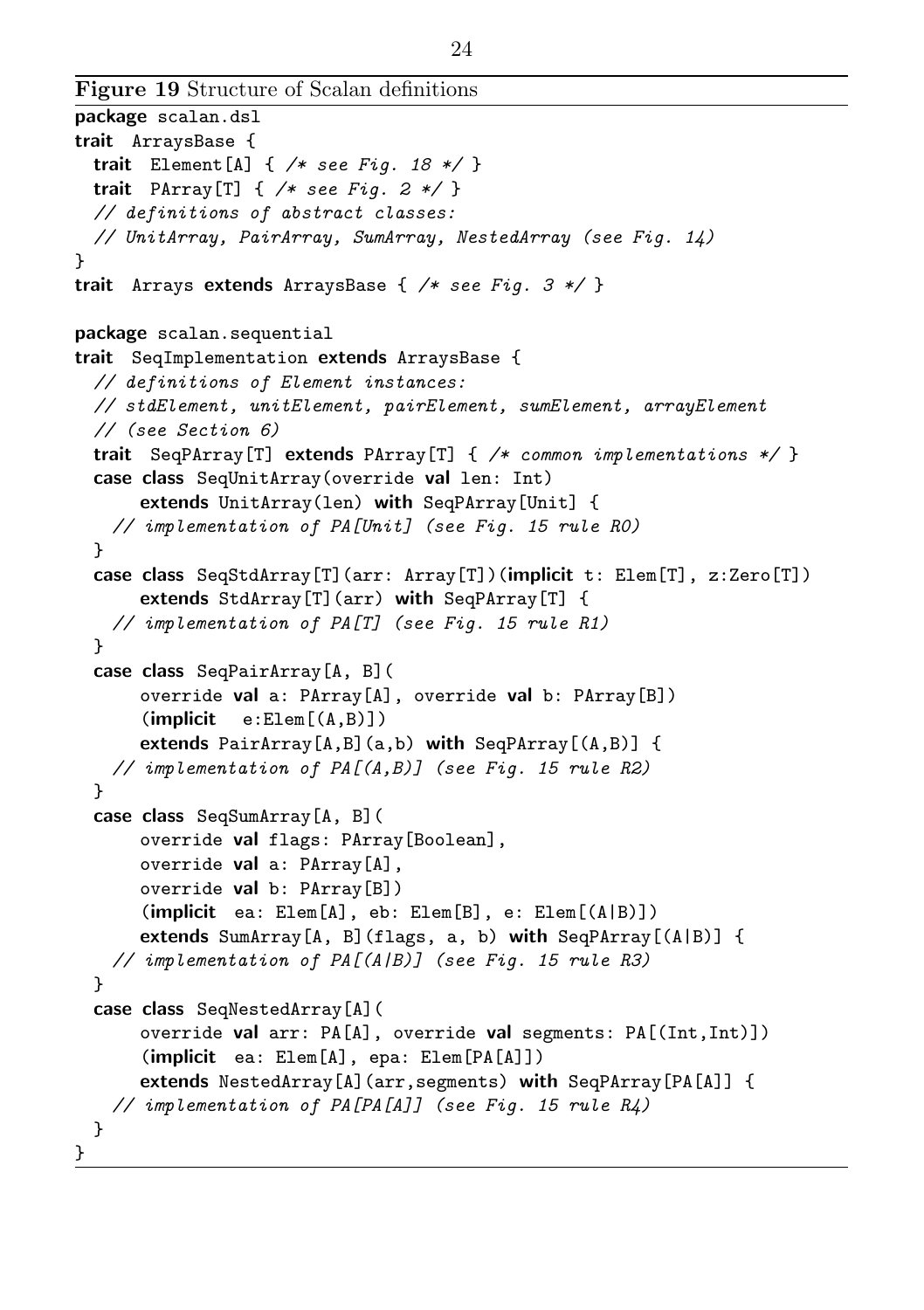calculus. Moreover, we believe that it is possible to apply this approach (in general and our library in particular) to a whole range of so-called language-oriented applications.

This is a work-in-progress report and a lot more has to be done to make it applicable to real-world cases.

## 7.1 Limitations and further development

Our approach has some limitations, so that lifting them can be regarded as a goal of future investigation and development.

- 1. First and the most important limitation is that our implementation is sequential (see more explanations in the subsection below).
- 2. The approach doesn't directly support (mutually) recursive datatypes as PA elements and the only way to encode parallel arrays of recursive datatypes is to use the Tree[A] type constructor. We show in Section [4](#page-9-0) how it can be done using Expr datatype in combination with Scala extractors.
- 3. It may be possible to include exponential datatypes to define instances Elem $[A \Rightarrow B]$  of array elements, and this extension seems to be straightforward and can employ techniques described in [\[20\]](#page-26-11)
- 4. Each declaration of PA[T] requires the type T to be constructed as an element type (see Fig. [4\)](#page-8-0). This can be considered a limitation when integrating parallel functions with the rest of the program. For each user defined class (or case class) U a mapping to some element type T should be defined to convert instances of Array[U] to Array[T] and then to PA[T]. A systematic approach described in [\[25\]](#page-27-2) can be used to alleviate this.

# 7.2 Notes on parallel implementation

Our sequential implementation can be regarded as just a test for our approach. But it can also be used to simulate parallel evaluation for debuging purposes. This simulaion can equally be used both to validate the correctness of particular application and to validate a particular parallel implementation of the library itself.

Considering possible parallel implementations, we see a range of alternatives that can be regarded as directions for future investigation and development.

- 1. The most natural and logical choice is to use Scala's parallel collections framework [\[27\]](#page-27-6) as a basis for representing parallel arrays and operations from Fig. [2.](#page-7-0)
- 2. We can exploit the transformational nature of the nested parallel approach and generate parallel code for particular back-end language (including Scala in this role).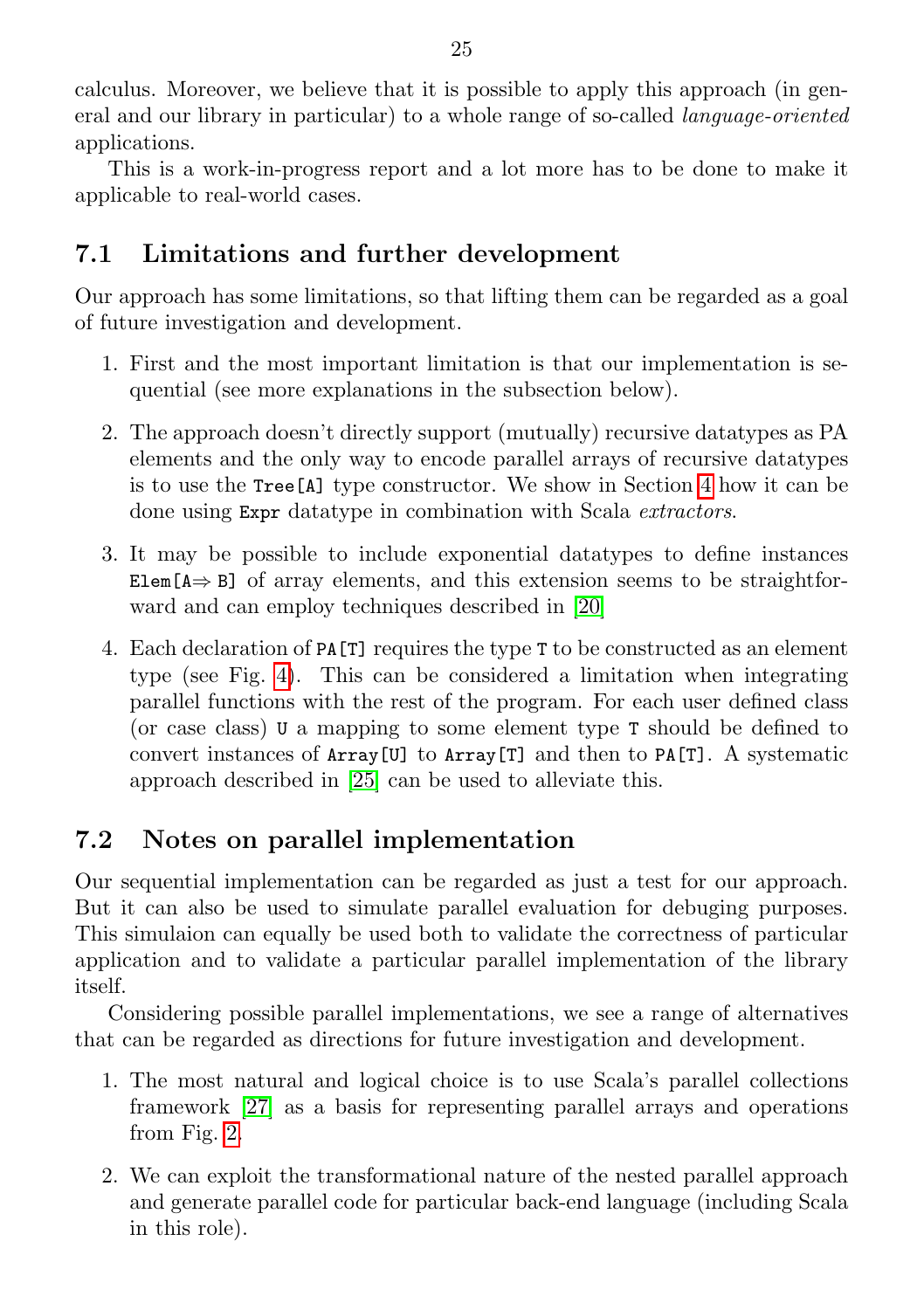3. Another option is to regard Scalan as a high-level embedded DSL and automatically generate parallel code for some target heterogeneous architecture like Open CL, CUDA, FPGA, etc [\[19\]](#page-26-12).

# Acknowledgements

The author expresses his gratitude to Sergei Romanenko, Ilya Klyuchnikov, Andrei Klimov and to all participants of Refal seminar at Keldysh Institute for useful comments and fruitful discussions of this work.

# <span id="page-25-0"></span>References

- <span id="page-25-2"></span>[1] Guy Blelloch and Gary W. Sabot. Compiling collection-oriented languages onto massively parallel computers. Journal of Parallel and Distributed Computing, 8:119–134, 1990.
- <span id="page-25-3"></span>[2] Guy E. Blelloch. Vector models for data-parallel computing. MIT Press, Cambridge, MA, USA, 1990.
- <span id="page-25-1"></span>[3] Guy E. Blelloch. NESL: A Nested Data-Parallel Language (Version 3.1). Technical report, 1995.
- <span id="page-25-7"></span>[4] Manuel M. T. Chakravarty and Gabriele Keller. More Types for Nested Data Parallel Programming. In In Proceedings ICFP 2000: International Conference on Functional Programming, pages 94–105. ACM Press, 2000.
- <span id="page-25-8"></span>[5] Manuel M. T. Chakravarty and Gabriele Keller. An Approach to Fast Arrays in Haskell, 2002.
- <span id="page-25-5"></span>[6] Manuel M. T. Chakravarty, Gabriele Keller, Simon Peyton Jones, and Simon Marlow. Associated Types with Class. In In POPL '05: Proceedings of the 32nd ACM SIGPLAN-SIGACT symposium on Principles of programming languages, pages 1–13. ACM Press, 2005.
- <span id="page-25-6"></span>[7] Bruno C. d. S. Oliveira, Adriaan Moors, and Martin Odersky. Type Classes as Objects and Implicits. In n Proceedings of the 25th ACM International Conference on Systems, Programming, Languages and Applications: Software for Humanity (SPLASH/OOPSLA), October 2010.
- <span id="page-25-4"></span>[8] Jeffrey Dean, Sanjay Ghemawat, and Google Inc. MapReduce: simplified data processing on large clusters. In In OSDI'04: Proceedings of the 6th conference on Symposium on Opearting Systems Design & Implementation. USENIX Association, 2004.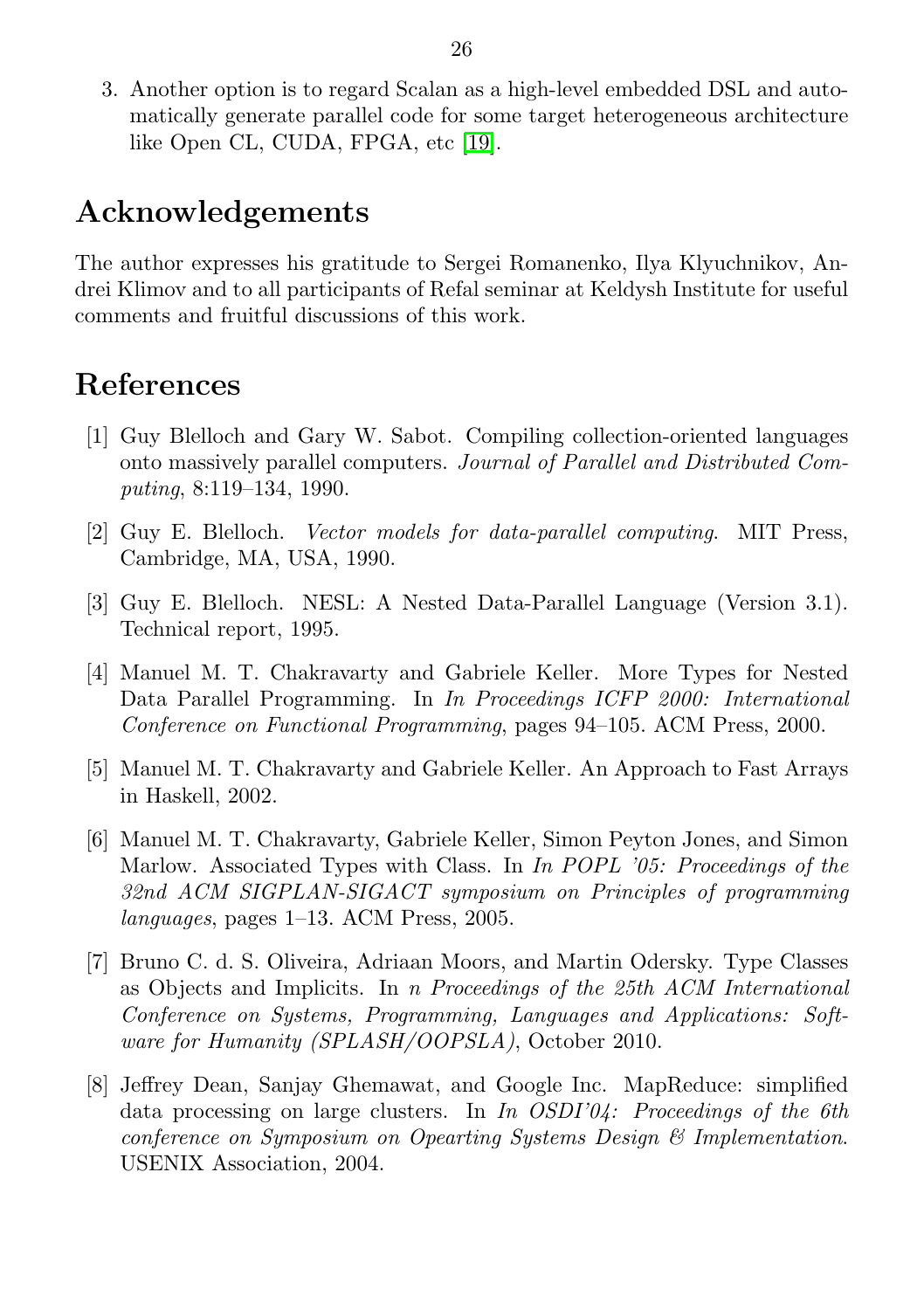- <span id="page-26-1"></span>[9] William Gropp, Steven Huss-Lederman, Andrew Lumsdaine, Ewing Lusk, Bill Nitzberg, William Saphir, and Marc Snir. MPI: The Complete Reference (Vol. 2). Technical report, The MIT Press, 1998.
- <span id="page-26-3"></span>[10] Ralf Hinze, Johan Jeuring, and Andres Löh. Type-indexed data types. In SCIENCE OF COMPUTER PROGRAMMING, pages 148–174, 2004.
- <span id="page-26-7"></span>[11] Christian Hofer, Klaus Ostermann, Tillmann Rendel, and Adriaan Moors. Polymorphic embedding of DSLs. In Proceedings of the 7th international conference on Generative programming and component engineering, GPCE '08, pages 137–148, New York, NY, USA, 2008. ACM.
- <span id="page-26-5"></span>[12] Paul Hudak. Building domain-specific embedded languages. ACM COM-PUTING SURVEYS, 28, 1996.
- <span id="page-26-6"></span>[13] Paul Hudak. Modular domain specific languages and tools. In IN PRO-CEEDINGS OF FIFTH INTERNATIONAL CONFERENCE ON SOFT-WARE REUSE, pages 134–142. IEEE Computer Society Press, 1998.
- <span id="page-26-2"></span>[14] Patrik Jansson. Polytypic programming. In 2nd Int. School on Advanced Functional Programming, pages 68–114. Springer-Verlag, 1996.
- <span id="page-26-4"></span>[15] Patrik Jansson and Johan Jeuring. PolyP - a polytypic programming language extension. In POPL '97: The 24th ACM SIGPLAN-SIGACT Symposium on Principles of Programming Languages, pages 470–482. ACM Press, 1997.
- <span id="page-26-0"></span>[16] Simon Peyton Jones, Roman Leshchinskiy, Gabriele Keller, and Manuel M. T. Chakravarty. Harnessing the Multicores: Nested Data Parallelism in Haskell, 2008.
- <span id="page-26-8"></span>[17] Gabriele Keller and Manuel M.T. Chakravarty. Flattening Trees, 1998.
- <span id="page-26-9"></span>[18] Ilya Klyuchnikov and Sergei Romanenko. Multi-result supercompilation as branching growth of the penultimate level in metasystem transitions, 2011. Accepted to PSI 2011.
- <span id="page-26-12"></span>[19] Sean Lee, Vinod Grover, Manuel M. T. Chakravarty, and Gabriele Keller. GPU Kernels as Data-Parallel Array Computations in Haskell, 2009.
- <span id="page-26-11"></span>[20] Roman Leshchinskiy, Manuel M. T. Chakravarty, and Gabriele Keller. Higher Order Flattening. In International Conference on Computational Science (2), pages 920–928, 2006.
- <span id="page-26-10"></span>[21] Rúnar Oli. Type-Level Programming in Scala. [http://apocalisp.](http://apocalisp.wordpress.com/2010/06/08/type-level-programming-in-scala/) [wordpress.com/2010/06/08/type-level-programming-in-scala/](http://apocalisp.wordpress.com/2010/06/08/type-level-programming-in-scala/), June 2010.